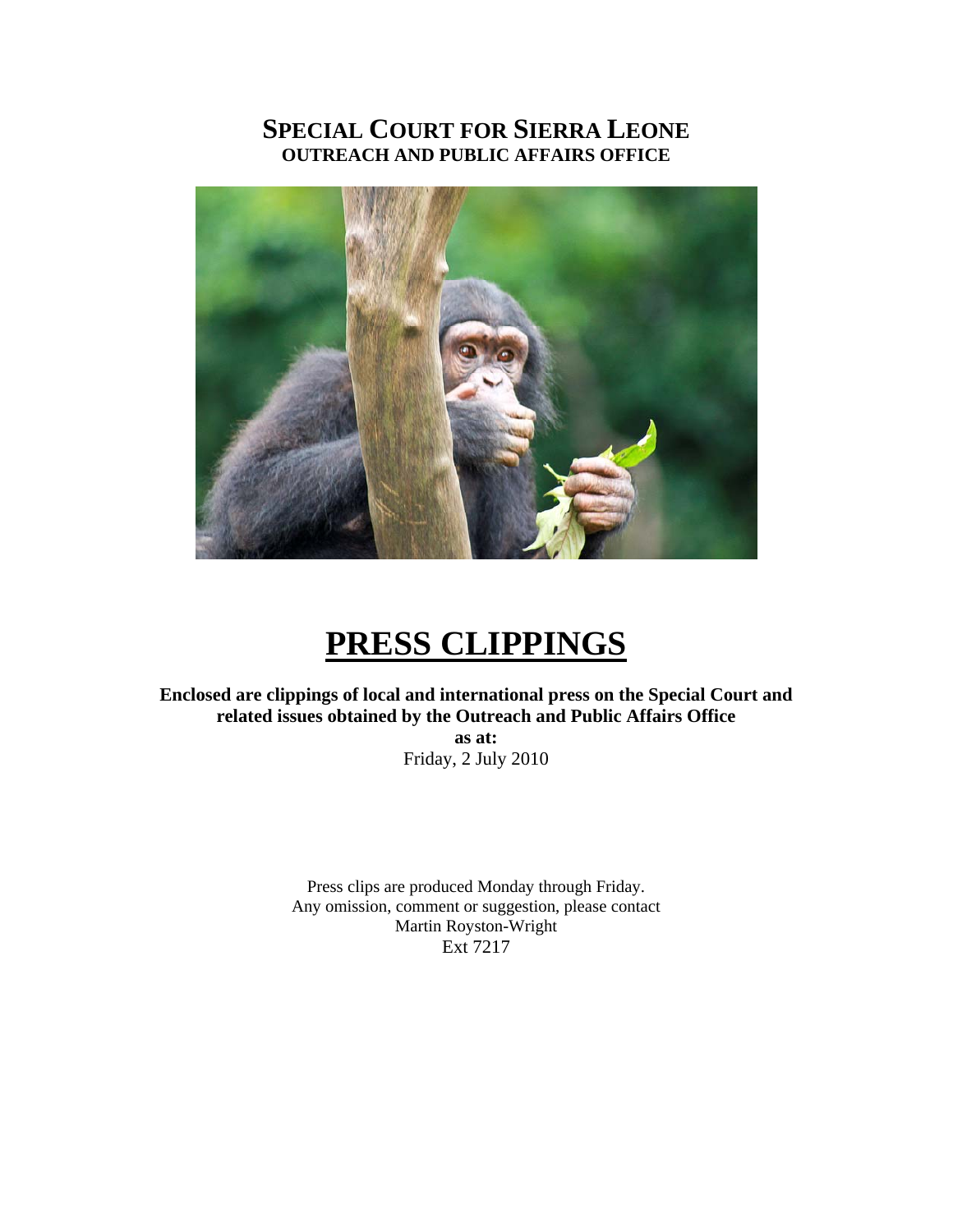| <b>Local News</b>                                                                             |             |
|-----------------------------------------------------------------------------------------------|-------------|
| Naomi Campbell to Testify / The Exclusive                                                     | Page 3      |
| Special Court Serves Naomi Campbell With Subpoena / Awoko                                     | Page 4      |
| War Crimes Court Agrees to Call Naomi Campbell / PEEP!                                        | Page 5      |
|                                                                                               |             |
| Special Court to Subpoena Supermodel Naomi Campbell / CharlesTaylorTrial.org                  | Page 6      |
| UNMIL Public Information Office Media Summary / UNMIL                                         | Pages 7-12  |
| Special Court Launches Awareness in Monrovia for Taylor's Trial / Daily Observer              | Pages 13-14 |
| Liberia: Remote Control NPP? / New Democrat                                                   | Page 15     |
| Rwandan Munyakazi Sentenced to 25 Years for Genocide in Deaths of Tutsis / Bloomberg          | Page 16     |
| Top Rwanda Genocide Suspect Uwinkindi Seized in Uganda / BBC Online                           | Page 17     |
| Rwanda, ICTR Re-Affirm Cooperation / The New Times                                            | Page 18     |
| "Disproportionate" Bosnian Serb Attacks on Sarajevo / IWPR                                    | Pages 19-21 |
| State to Domesticate Laws Under International Criminal Court of Justice / The Times of Zambia | Pages22-23  |
| Aggression Is Now a Crime / The New York Times                                                | Pages 24-25 |

L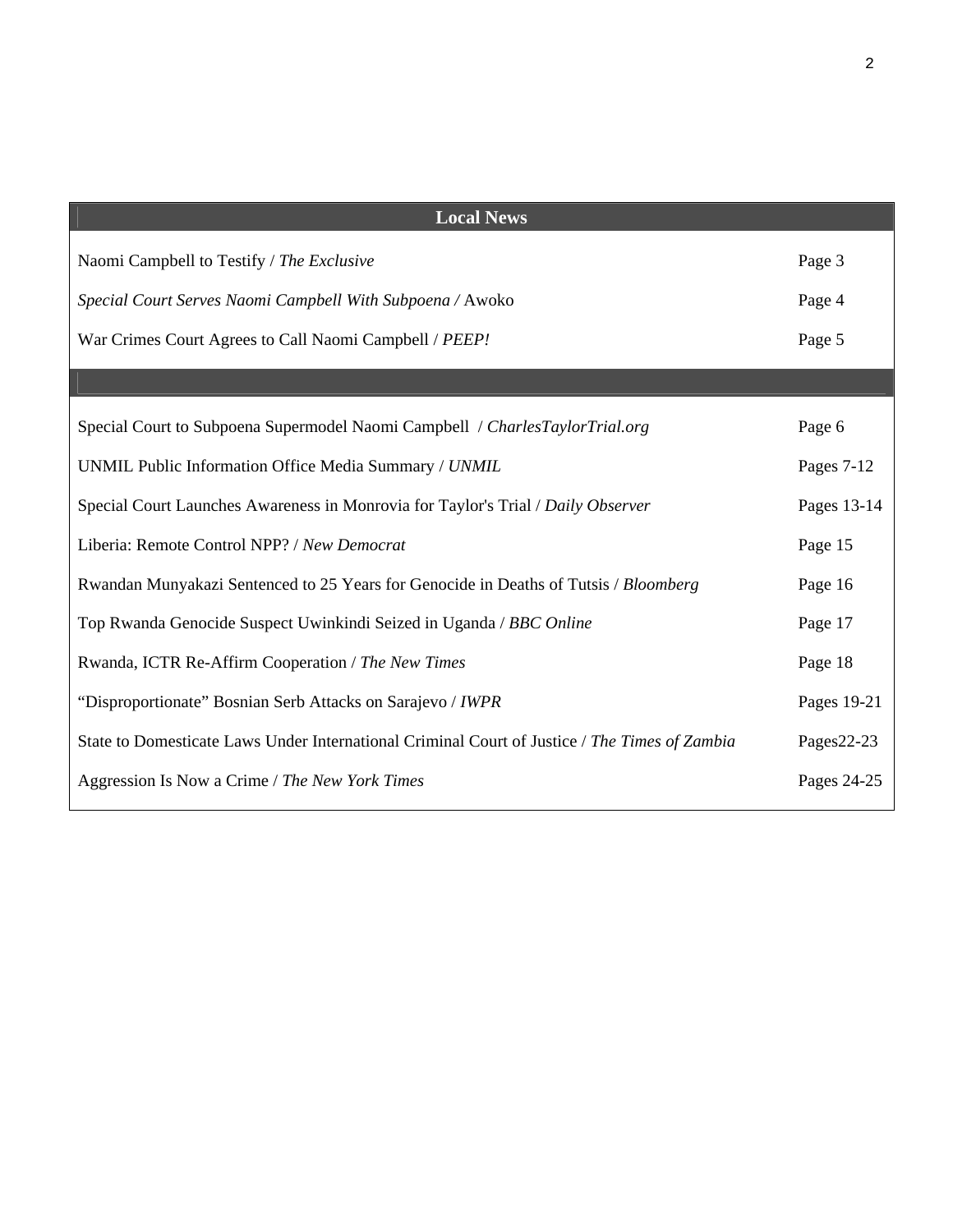## The Exclusive Friday, 2 July 2010

# Naomi Campbell to testi

Prosecutors can reopen their case against former Liberian president,<br>Charles Taylor, paving the way for them to try to bring star-studded witnesses - including supermodel Naomi Campbell and<br>Hollywood actress Mia Farrow - to testify at the Special Court for Sierra Leone

Last month, prosecutors had asked the judges if they could re-open their case to focus on allegations that Mr. Taylor gave Ms. Campbell rough cut diamonds during a trip to South Africa in September 1997 diamonds which prosecutors say were given to Mr. Taylor by Sierra Leonean rebels to exchange for weapons to help fuel the country's brutal 11-year conflict in the 1990s. Prosecutors also want to bring in the supermodel's former agent, Carol White, along with Ms. Farrow, to testify for one day about the allegations, which were said to have occurred after a celebrity-filled charity dinner hosted by former South African president, Nelson Mandela. In their motion to the judges, prosecu-<br>tors argued that the evidence the three women can provide "was unknown to the prosecution when it formally closed its case on 27 February 2009? and relates to "a 'central issue' to the prosecution's case: The Accused's possession of rough diamonds.'

Mr. Taylor's lawyers had opposed the request, telling judges that "no reasonable Court could find that the anticipated evidence is relevant to the charges

**Basharia Mission Extends Headquarter Mosque** 

From page 2

"This extension would not be possible without the huge efforts of these people who, I believe deserve praises," Hon Nuru Deen said.

The Islamic oriented, MP called on everyone to show understanding and patience including those affected by this development.

Basharia Islamic Mission is one of the biggest Muslim Missions in Sierra Leone. Founded in 1983, by the late Imam Bashar Sankoh Yillah, the Mission can now boast of over 500 branches nationwide and international branches in U.S.A and The U.K.



answer claims that she was given a 'blood diamond' in 1997

against Mr. Taylor." Defense lawyers also argued that the prosecutors should have made greater efforts to seek evidence before their case was over about Mr. Taylor's trips outside Liberia and his alleged possession of rough diamonds. "Thus the prosecution Motion must be denied," defense lawyers said.

Yesterday, the judges ruled in favor of the prosecution, allowing them to re-open their case and bring new evidence against the former Liberian president. In delivering their ruling, the judges relied on Rule 85(A) of the Rules of Procedure and Evidence of the Special Court for Sierra Leone, which describes the sequence in which evidence could be prosented as "(i) evidence for the prosecution, (ii) evidence for the defense, (iii) prosecution evidence in rebuttal, with

leave of the Trial Chamber, and (iv) evidence ordered by the Trial Chamber." The judges also relied on international jurisprudence that the prosecution "may further be granted leave to re-open its case in order to present new evidence not previously available to it."

According to the judges, the requirements for a party to reopen its case in such a situation are twofold:

1. "The party must meet the threshold test of establishing that the evidence could not, with reasonable diligence, have been obtained and presented during its case in chief"; and if this test is met:

2. "The Trial Chamber must be of the view that the probative value of the evidence is not substantially outweighed by the need to ensure a fair trial."

The judges held that prosecutors only received information about the alleged diamond gift in June 2009 - "well after [the prosecution] had closed its case" and had since been unable to contact Ms. Campbell.

"Accordingly, the Trial Chamber is satisfied not only that the Prosecution has shown that it could not, with reasonable diligence, have obtained and presented the fresh evidence during its case in chief, but that it subsequently acted with reasonable diligence to obtain such evidence," the judges stated.

The judges also thought the three high profile witnesses may offer valuable information.

"The Trial Chamber, having perused the declaration of Mia Farrow and the interview notes of Carole White, is satisfied that the proposed fresh evidence is highly probative and material to the indictment." according to today's decision.

Judges were also not concerned that testimony of the three extra witnesses would be unfair to Mr. Taylor. His defense team had known about Ms. Farrow's statement since December 2009 and about Ms. White's evidence before prosecutors did. Since the prosecutors were asking<br>for one day to complete their examination of the three witnesses, it would not cause any undue delay.

"The Trial Chamber is also satisfied that no injustice would be caused to the Defense by such re-opening in that it will be entitled to test the evidence of the proposed witnesses by cross-examination and may apply for time to make further investigations and call further evidence if necessary," the judges said.

"Accordingly, the Trial Chamber finds that this is an appropriate case for the Trial Chamber to exercise its discretion to allow the Motion, in that the proposed fresh evidence is not substantially outweighed by the need to ensure a fair trial," the judges concluded in their ruling.

The judges directed prosecutors to call the "proposed additional witnesses as soon as practicable and in any event before the close of the defense case." Judges still need to decide on the prosecutors' request to issue a subpoena for Ms. Campbell.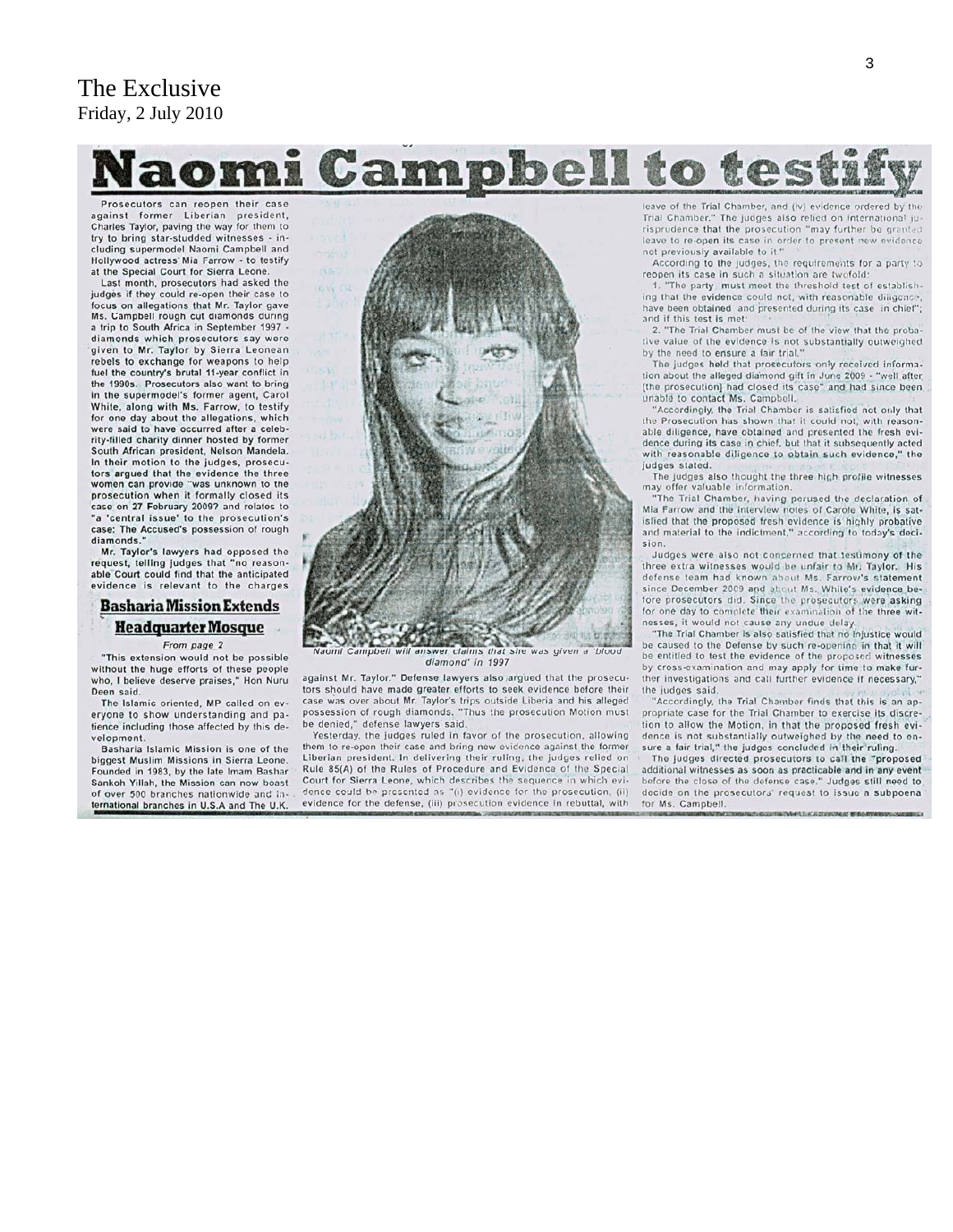## THE CHIEF SAIL. **Special Court serves Naomi Campbel**

Super model Naomi Campbell v is yesterday served with a subpoena by the Special Court for Sierra Leone sitting in The Hague where the former President of Liberia Charles Taylor is being tried.

Naomi Campbell is expected to testify about an alleged diamond she received from Charles Taylor which is regarded as 'blood diamond'. Charles Taylor has dismissed the claims that he presented Ms Campbell with a diamond in 1997.

She is expected to be in court on  $29<sup>th</sup>$  July to testify except she gives good reason for her absence as stated in the subpoena. The prosecution had filed two motions first for the reopening of their case which they had already concluded but the Taylor defence team had sought to prevent their bid to reopen the case against him as the court is still hearing the witnesses for the defence team. The second motion filed by the

prosecution was for them to call three witnesses which included Naomi Campbell, Mia Farrow and Ms Campbell's former agent Carole White to testify. This has been granted by the court. In their request to subpoetia the three women, the prosecutors said they did not know about the alleged Campbell diamond until June 2009, by which time they had already closed their case. Ms Farrow and Ms White were both willing to testify, the prosecutors' request to the court said. But Ms. Campbell has said that she was not interested in the trial and she was not going to cooperate with the court. Mr Taylor is accused of selling diamonds and buying weapons for Sierra Leone's Revolutionary United Front (RUF) rebels, who were notorious for hacking off the hands and legs of civilians during the brutal 1991-2001 civil war. He has pleaded not guilty to 11 counts of war crimes and crimes against humanity stemming from the war.

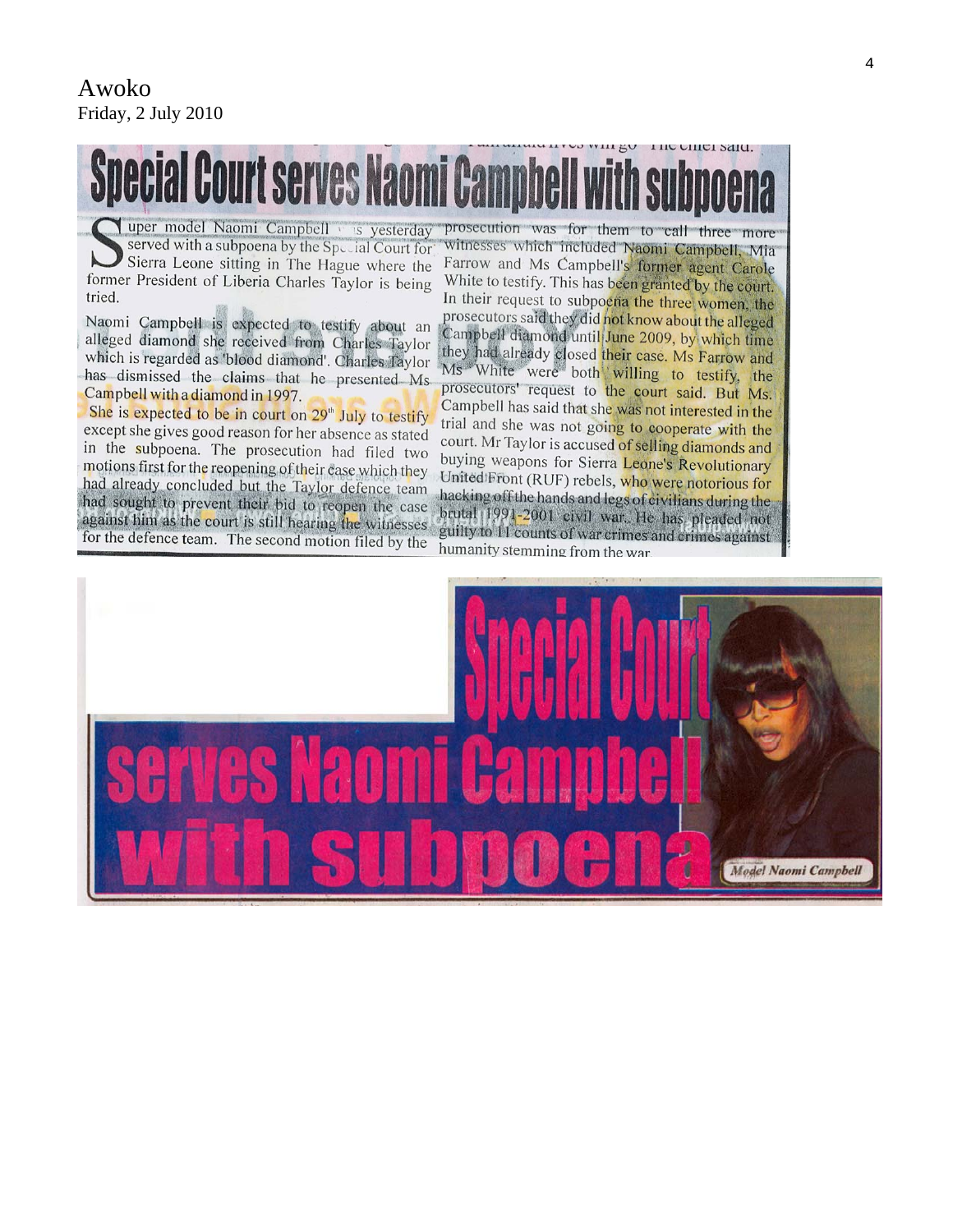## PEEP! Friday, 2 July 2010

#### **War Crimes Court Agrees to Call Naomi Campbell**

Ms Campbell had previously refused to testify against Charles Taylor A war crimes court has ruled that model Naomi Campbell can be called to testify in a case against former Liberian President Charles Taylor.

Prosecutors for the UNbacked court for Sierra Leone say she was given a "blood diamond" by Mr Taylor in 1997 at Nelson Mandela's house in South Africa.

Mr Taylor is accused of using such diamonds to fuel an insurgency in Sierra Leone that cost many lives. Ms Campbell had previously refused to provide testimony to prosecutors. The Special Court for Sierra Leone, sitting in The Hague, also agreed to a prosecution request that it be allowed to call actress Mia Farrow and Ms Campbell's former agent Carole White to testify. Ms Farrow - who was also at the Mandela dinner - has said Ms Campbell told her about the gift of the diamond the morning after the dinner.

Ms Campbell said she had been visited by representatives of Mr Taylor during the night, and that they had given her a "huge" uncut diamond, Ms Farrow told ABC News in April. **CHARLESTAYLOR** 

Ms Farrow and Ms White were both willing to testify, the prosecutors' request to the court said.

Mr Taylor is accused of selling diamonds and buying weapons for Sierra Leone's Revolutionary United Front (RUF) rebels, who were notorious for hacking off the hands and legs of civilians during the brutal 1991-2001 civil war.

He has pleaded not guilty to 11 counts of war crimes and crimes against humanity stemming from the war. He has also dismissed the claims he presented Ms Campbell with a diamond in 1997.

"Blood diamonds" is the name given to diamonds mined in areas of conflict that are sold to fund warfare.

Mr Taylor's trial opened in June 2007.

In their request to subpoena the three women, the prosecutors said they did not know about the alleged Campbell diamond until June 2009, by which time they had already closed



their case.<br>Mr Taylor had sought to prevent their bid to reopen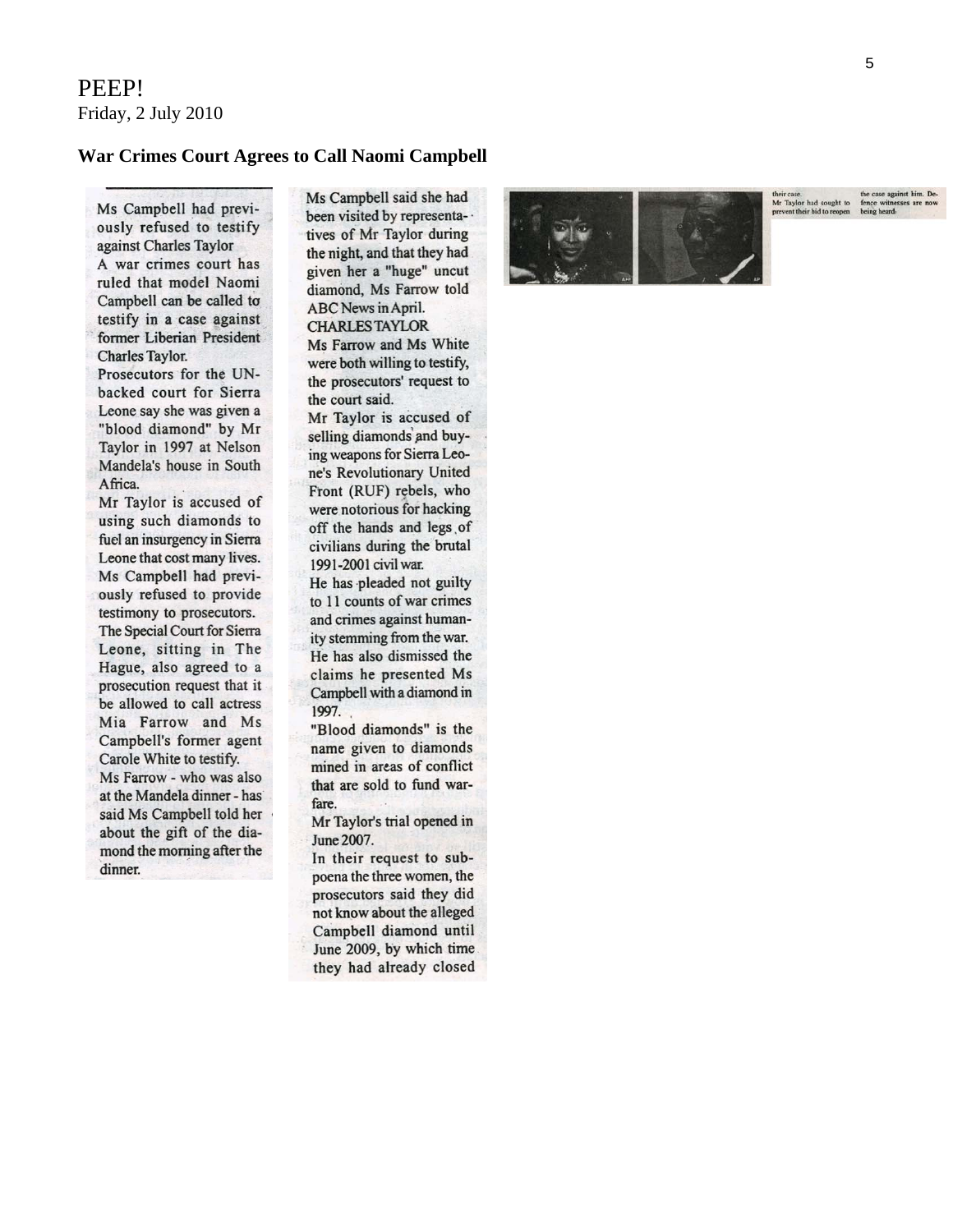## CharlesTaylorTrial.org (The Hague)

Thursday, 1 July 2010

#### **Liberia: Special Court to Subpoena Supermodel Naomi Campbell**

By Alpha Sesay

British Supermodel Naomi Campbell should be served a subpoena to testify in the Charles Taylor trial about an alleged diamond gift she received from Mr. Taylor in South Africa in 1997, Special Court for Sierra Leone judges have ruled in The Hague today.

Prosecutors asked for the supermodel to be subpoenaed after she had refused to talk about allegations that the former Liberian president had sent men to deliver rough cut diamonds to her after a dinner hosted by former South African President, Nelson Mandela.

Prosecutors argued that Sierra Leonean rebels had given Mr. Taylor diamonds before his South African trip to exchange for weapons during his travels - those weapons, they say, would then be used to fuel Sierra Leone's bloody civil conflict during the 1990s.

Prosecutors had argued that Ms. Campbell's testimony is a "matter that goes to the heart of" allegations that Mr. Taylor was part of a joint criminal effort with Sierra Leonean rebels during the country's conflict.

They also say the allegations contradict "the accused's testimony that he has never been in possession of rough diamonds" and it would be important to hear Ms. Campbell's testimony.

According to prosecutors, several attempts to contact Ms. Campbell have failed and so the only avenue left for them to get her side of the story is for the court to issue her a subpoena.

Mr. Taylor's lawyers opposed the subpoena, arguing that prosecutors had not shown any "legitimate forensic purpose" for the supermodel's evidence.

Special Court for Sierra Leone

Transfer of Charles Taylor for trial for war crimes in the Hague, Liberia

His defense team also argued that "there is not a "good chance" that her anticipated evidence would be "of material assistance" to the Prosecution's case," and that her appearance was not a "necessity" as her evidence could be obtained elsewhere -- namely, through her friend Mia Farrow and her former agent Carole White, both of whom have expressed willingness to testify before the court on the same issue.

They also said her testimony would not be so valuable to the court, as no judge could reasonably make the link between "this alleged diamond and the accused's support for rebels in Sierra Leone as alleged in the indictment."

Defense lawyers also argued that it was "highly likely" that a subpoena may not be enforced, given that the Special Court lacks the power to compel cooperation. (The Special Court does not have its own police force to enforce orders of the court - it must rely on the help of other states. No state, except for Sierra Leone, is legally bound to cooperate with the court's decision).

Today, the judges decided that "Ms. Campbell's anticipated testimony relates to clearly identified issues that are relevant to the trial, namely, the Accused's possession of rough diamonds and his support to the AFRC/RUF junta during the summer-fall of 1997," and they are "satisfied that the Prosecution has shown that there is at least a good chance that the information to be provided by Ms. Campbell would be of material assistance to its case in relation to clearly identified issues relevant to the trial."

The judges ruled that the subpoena for Ms. Campbell should be issued, and ordered that the Registrar ensure it is served on Ms. Campbell and to the "responsible authorities" of the state in which Ms.Campbell lives (the United Kingdom).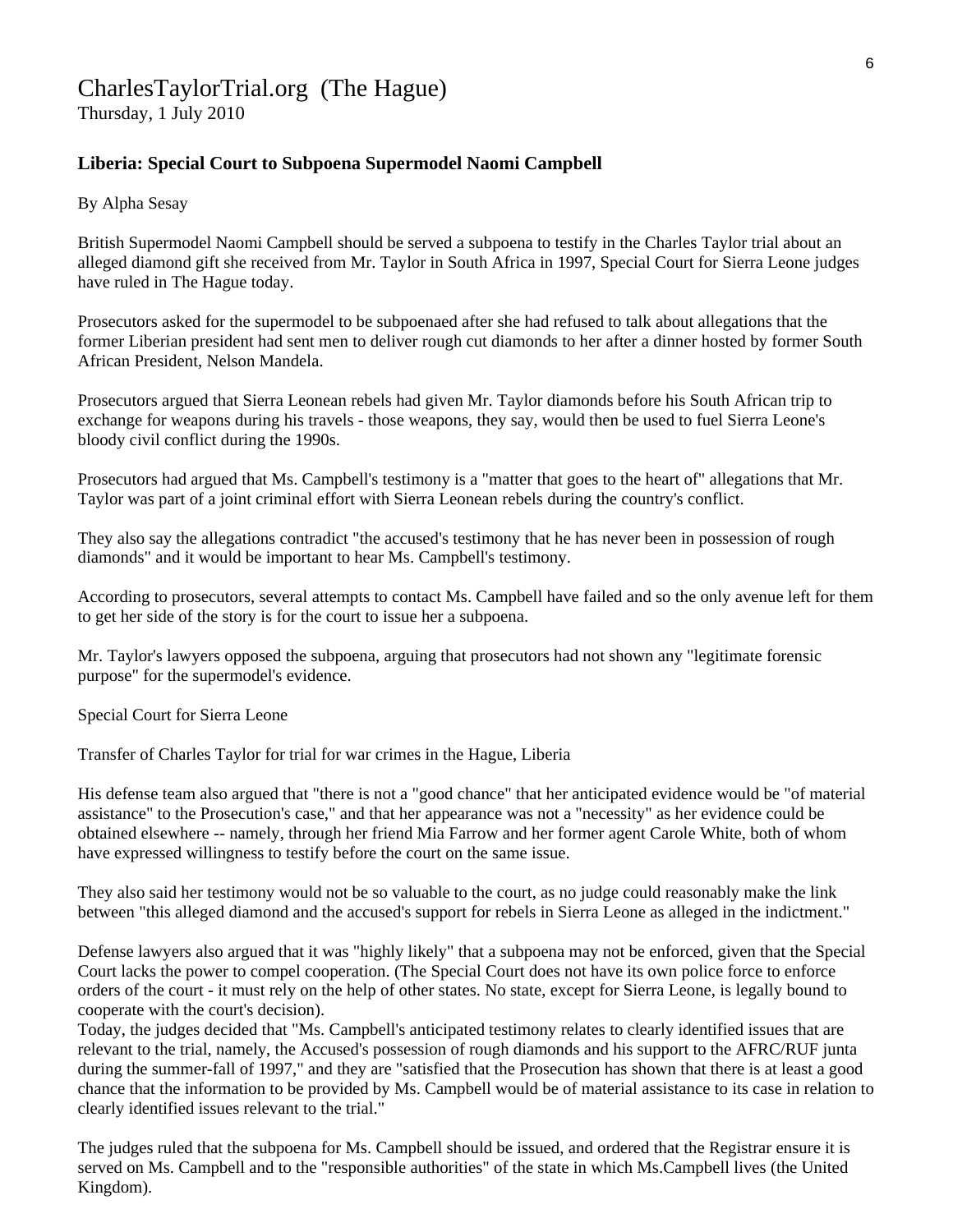

United Nations Mission in Liberia (UNMIL)

## **UNMIL Public Information Office Media Summary 1 July 2010**

*[The media summaries and press clips do not necessarily represent the views of UNMIL.]* 

## **UN News in Liberia**

#### **UNMIL Accused of Violations, But…**

[The Monitor]

- The United Nations Mission in Liberia (UNMIL) has been accused of carrying out several violations and going with impunity.
- A source of the Bureau of Maritime Affairs said despite the Status of Forces Agreement signed between the Liberian government and UNMIL in 2007, the peacekeepers have been involved into several wilful violations and abuses.
- At the same time, international maritime experts say, the failure by UNMIL to declare the consignment of arms and ammunition onboard the vessel is tantamount to the violation of international maritime laws.
- But UNMIL has vehemently rejected the claim.
- UNMIL Chief of Public Information George Somerwill said the ship was loaded with the full acquiescence of the United Nations Movement Control based in New York.
- Mr. Somerwill clarified that the Karachi-bound MV Agean Glory ship which left Monrovia 12 May 2010 was heading for three countries, Bangladesh, India and Pakistan to deliver equipment and vehicles.
- The UNMIL Public Information boss said the equipment and vehicles were expected to be delivered in the three countries as a result of the earlier drawdown plan by UNMIL troops.
- He said it was agreed as part of the UN peacekeeping operation procedure that those equipment and vehicle be returned to those countries and governments.

#### **Local News on Liberian issues**

#### **President Sirleaf Unveils Government Next Major Priority - After US\$4.9 Debt Cancellation**  [The Informer]

- President Ellen Johnson Sirleaf says her administration's next challenge following Tuesday's historic debt cancellation by the World Bank and the IMF remains the restoration of infrastructure particularly roads.
- "Right now we are very concerned about our primary roads…We have to try to pave them…that's our major challenge now as a government," President declared Wednesday during a live phone-in talk show broadcast on major radio stations in Monrovia, including UNMIL Radio which covers the country.
- President Sirleaf said should the government take any loan (now or later) it would fully use it for infrastructure development of which the country and people are in dire need.
- Making special emphasis on road, the Liberian leader said her administration was very concerned about major feeder roads including the Gbarnga - Voinjama and the Fish Town - Harper routes.

#### **President Sirleaf Receives Nimba Land Dispute Report**

[The Analyst, Daily Observer]

- The Musa Bility Commission has submitted its report to President Ellen Johnson Sirleaf with a call that it serves as the beginning of the solution to the Nimba land dispute.
- Submitting the report, Mr. Bility said the commission refused to look for rights and wrongs but to reconcile those involved in the land dispute.
- Mr. Bility said although the report may not satisfy everyone, he asked that it serves as the beginning of solution to the long running land quarrel in Nimba County.
- He said a committee has already been set up to begin compensating people who are illegally occupying land in the county.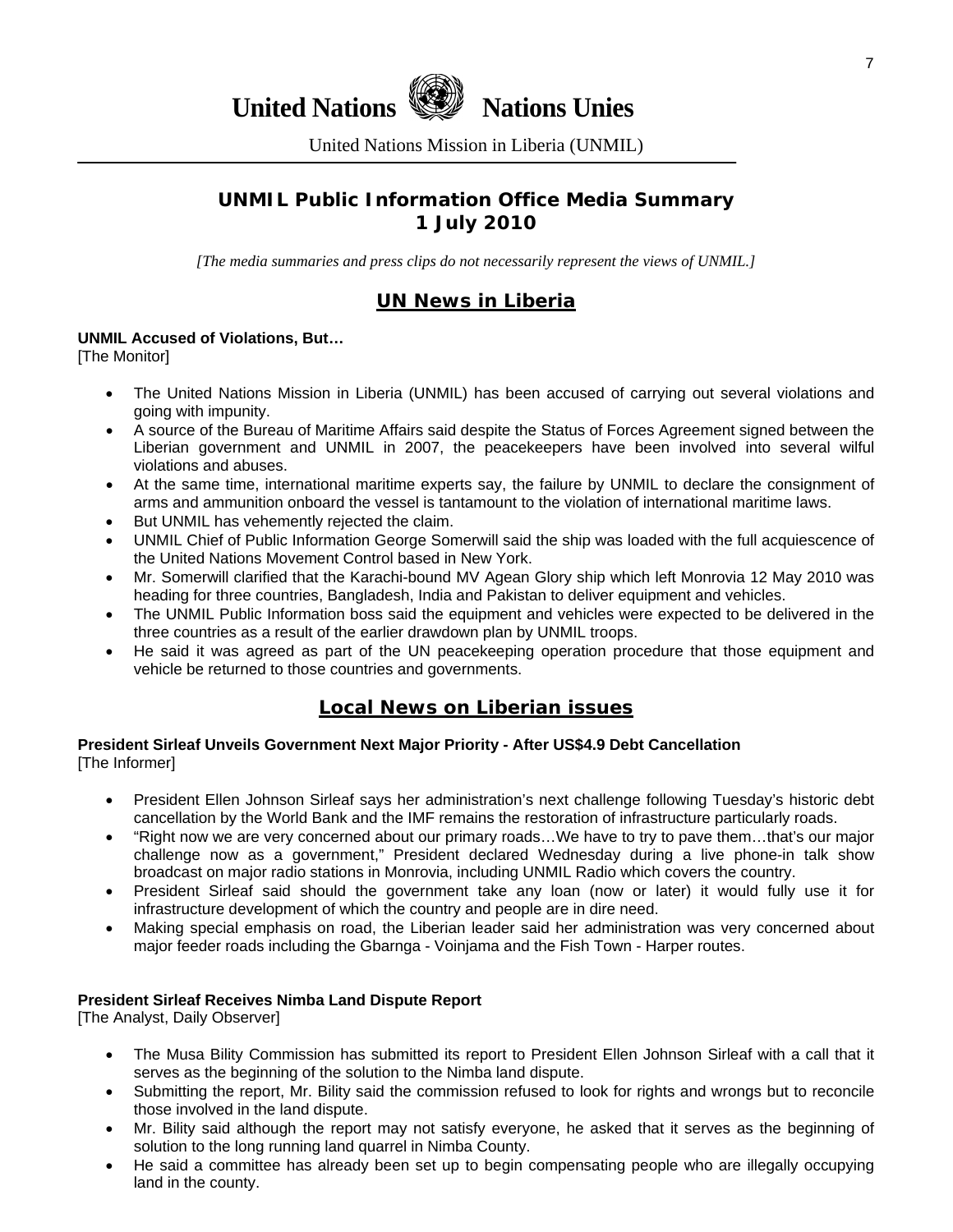- Receiving the report, President Sirleaf thanked members of the commission but said she would read the report before commenting further.
- President Sirleaf however appealed to those involved in the Nimba land dispute to accept the findings and cooperate so as to make the county peaceful.

#### **US Embassy Congratulates Liberia's HIPC Achievement**

[The News, Heritage, The Analyst, Daily Observer, New Democrat, Front Page Africa, The Informer]

- The US Embassy near Monrovia has issued a statement congratulating the Liberian government for reaching the HIPC Completion Point.
- The statement said the achievement demonstrates the Liberian government's commitment to responsible management of public resources.
- It said the accomplishment also shows government's accountability of how Liberian's tax dollars are spent.
- According to the release, over the last two years, the Finance Ministry streamlined the budget process and revenue collection.
- The American Embassy however advised the government to take a cautious approach to debt management when borrowing to fund infrastructure projects.
- It called on all Liberians to ensure that their government maintains the positive momentum of reforms that encourages transparency and responsible spending.

#### **Global Witness Welcomes Liberian Debt Relief, But Wants HIPC Audits Implemented**

[Heritage, The News, The New republic, The Analyst, Front Page Africa, The Informer]

- The international rights group, Global Witness says it welcomes decision on Liberian debt relief, but warns that better financial controls are needed to prevent corruption.
- In a press release, Global Witness reiterates that Tuesday's decision by the World Bank to grant debt relief to Liberia under the Heavily Indebted Poor Countries Initiative (HIPC) is welcomed, but points out that more need to be done to prevent corruption in post-conflict Liberia.
- Against this backdrop, the campaign group calls on the Liberian government to promote better financial governance by implementing the recommendations of audits carried out as part of the HIPC process.
- The rights group recalls that five key ministries were audited by the General Auditing Commission as a requirement under HIPC, including the Ministry of Lands, Mines and Energy, stressing reforms in the latter are particularly important to ensure accountability and transparency in the mining sector.

#### **Swedish Delegation Arrives in Liberia**

[Front Page Africa]

- A five-man delegation from the Swedish International Development Agency (SIDA) is in the country to monitor ongoing road projects in Bong and Lofa Counties.
- The feeder road projects which started in October 2009 are jointly implemented by SIDA and government through the Public Works Ministry.
- According to a Public Works Ministry release, the projects target specific areas in the two counties.
- SIDA and government started the 16 kilometres road rehabilitation between Salayea and Makesu which is almost completed.
- The release said other roads include the 24.5 kilometres from Voinjama to Barkedu and the Tinsue road in Lofa County.
- Public Works Minister Samuel Woods urged the visiting partners to extend their institutional capacity building to the ministry.
- For his part, the head of the delegation, Mr. Anders Kreitz promised to look into the additional capacity building needs requested by the Public Works Ministry.

#### **Taylor's "Blood Diamond" Case Opens Soon, Supermodel Ordered to Testify**

[The Monitor, Heritage, Daily Observer, Front Page Africa, The Inquirer]

- British supermodel Naomi Campbell has lost the fight against a potential subpoena to testify in former Liberian president Charles Taylor's war crimes trial in The Netherlands.
- The war crimes court has ruled that the supermodel can be called to testify in a case in which Taylor had also sought to prevent prosecutors' bid to reopen the "blood diamond" case against him.
- Prosecutors for the UN-backed court for Sierra Leone have filed a motion calling for the Brit to testify about uncut diamonds Taylor allegedly gave her as a gift in a dinner hosted in South Africa by former president Nelson Mandela in 1997.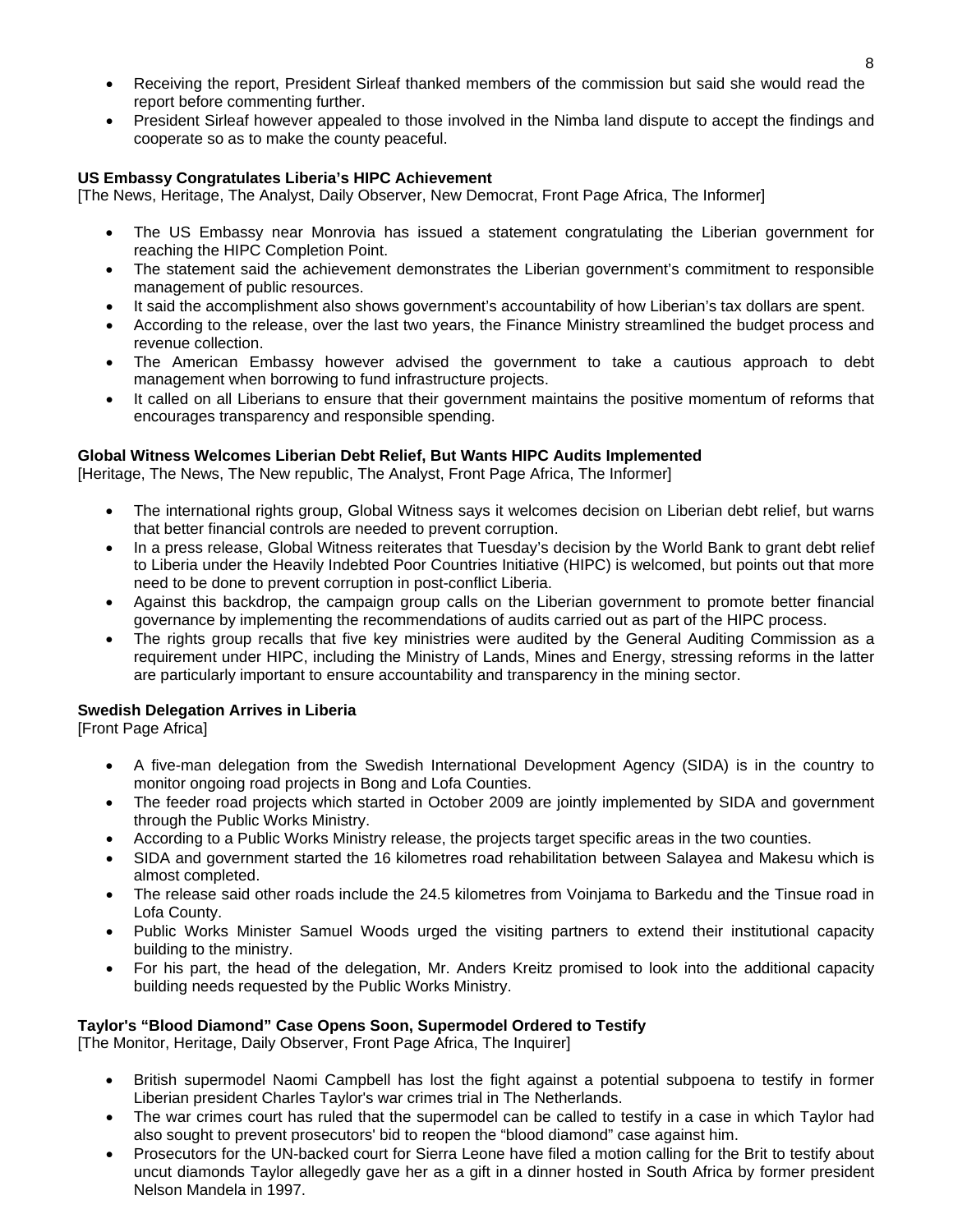- Campbell who feared for her safety if she appeared had insisted that she won't have much to give prosecutors if they insisted on calling her as a witness, saying Taylor was just a guest at the party she attended.
- Prosecutors said she was given a "blood diamond" by Mr. Taylor in 1997 at Nelson Mandela's house in South Africa.

#### **Police Brainstorm on Human Resource Development Today**

[The Monitor, Heritage]

- A three-day human resource development workshop organized by the Liberia National Police (LNP) gets underway today, Thursday in Monrovia.
- According to an LNP release, the workshop, which brings together 50 participants mostly police officers, will include regional, zones and depots commanders as well as administrative staff of the LNP.
- The workshop is geared toward identifying the gabs and confronting the human resource challenges faced by the police.

#### **Logging Halted in River Cess - As Elephants Roam**

[Daily Observer]

- Logging activities in River Cess County have been halted by threats of elephant attacks on facilities belonging to logging companies.
- According to the County Inspector Sims Gantor, the elephant threat was due to the failure of logging companies to implement social agreement signed between citizens of the town and the companies.
- Mr. Gantor said some elders in Yappa Central River Cess, expressed dissatisfaction over the refusal of logging companies to implement the social contract agreement that was signed prior to logging operations in the county.
- He said one elephant started the violent demonstration against the logging companies, but now there are about eight elephants that are carrying out the demonstration there.

#### **Norway Approves US\$29 Million for Liberia's Recovery Programme**

[The Inquirer]

- The Counsellor of the Royal Norwegian Embassy based in Monrovia, Mr. Thorvald Boye says his government has approved US\$29 million for Liberia's recovery process.
- Mr. Boye said US\$20 million has already been approved for the rehabilitation of the Liberia Electricity Corporation (LEC) in a bid to restore electricity to Monrovia and its environs in five years time.
- He said a Canadian firm, MANITOBA Hydro is gearing up to send five expatriates to commence the LEC rehabilitation work.

#### **Six Bangladeshi Out on L\$60,000 Bond**

[New Democrat]

- Six Bangladeshis under indictment by the State for human smuggling and human trafficking have been released on a bond of LD\$60,000 at Criminal Court 'D' pending trial.
- The men were indicted in May this year for violating Section 10.2 of the human smuggling and trafficking law of Liberia.
- Defense lawyers, David W. Woah and Abrahim B. Sillah, Sr. filed a criminal appearance bond at Criminal Court 'D' to seek release of their clients pending assignment of the case.
- The indicted Bangladeshis released on bail are: Zahir Babor, M. A. Al, Mamun Asmot Dalal, Amit K. Sas Amul, Kalam Azad and Rayham Mozumber.

#### **L\$348,000 Worth of Marijuana Burnt in Nimba**

[Daily Observer]

- The Drug Enforcement Agency (DEA) has burned 158 kilograms of marijuana in Nimba County.
- Nimba County DEA Director Col. Julius Kanuba said the drug which was arrested at various check points is valued at LD\$348,000.
- He said in order to curtail the sale and trafficking of harmful drugs in the country it will require the collaboration of the public by informing the DEA of hideouts of people possessing illegal drugs.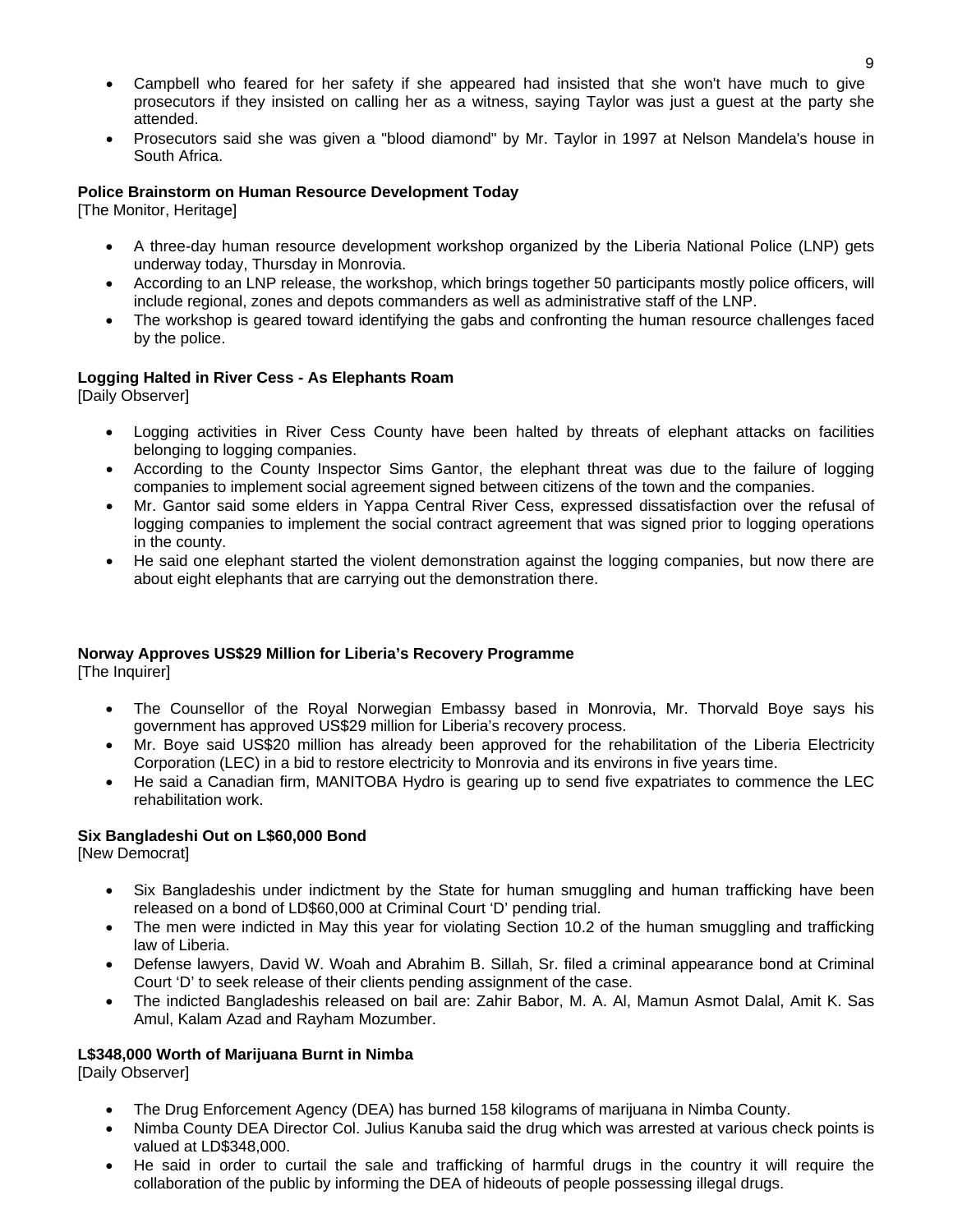## **Star Radio** *(News monitored today at 09:00 am)*

#### **President Sirleaf Receives Nimba Land Dispute Report**

*(Also reported Truth FM, Sky FM, and ELBC)* 

#### **President Sirleaf Launches LMI's Multi-media Tech**

- President Ellen Johnson Sirleaf has launched the Liberia Media Initiative (LMI) expressing apology for the absence of legislators at the programme.
- President Sirleaf who served as the key launcher, said the lawmakers were absent because of what she called pressing national engagements.
- The Liberian leader said government was willing to support any initiative that would inform the citizenry of the progress and challenges of the country.
- Speaking earlier, LMI Executive Director John Kollie said the priority of the institution is to promote democracy.
- During the programme, President Sirleaf cut the ribbon to Studio Democracy a new initiative by the LMI.

#### **Lawmaker still wants to be President**

- Presidential hopeful, Bong County Senator Franklin Siakor says discussions have begun in Monrovia with key political actors to win the 2011 Presidential election.
- Senator Siakor said he has already met with the political leader of the Liberty Party, Cllr. Charles Brumskine and Professor Dew Mayson of the Democratic Alliance to find a common ground.
- The Bong County lawmaker said he is determined to be Liberia's next president and believes the God that brought him this far will not let him down.
- Senator Siakor promised he will not be like Jonah in the Bible who was sent on a mission but betrayed the confidence reposed in him.
- He spoke to newsmen following an interactive discussion with students of the AME University on Camp Johnson Road in Monrovia.

#### **Nimba Lawmaker Pleased with 'Clearance' for TRC Indictees**

- Nimba County Senator and presidential aspirant Prince Johnson has welcomed clarification by the national Elections Commission (NEC) that Truth and Reconciliation Commission (TRC) indictees are not ban from contesting in 2011.
- Senator Johnson said he was very pleased by the clarification from NEC Chairman James Fromayan.
- A June 23 release quoted NEC as saying there is no legal instrument to ban Liberians indicted by the TRC report from taking part in the 2011 elections.
- However, in his reaction, Senator Johnson who is listed as one of the notorious perpetrators of the war in the TRC report said he would not rejoice by the clarification by NEC.
- Meanwhile, Senator Johnson has praised the International Centre for Transitional Justice for fairly scrutinizing the TRC report.
- In his words, the group observed that the TRC report lacks evidence and there was a need for the accused to be given due process in line with the law.

#### **US Embassy Congratulates Liberia's HIPC Achievement**

#### **EU Contributes Over US\$8 Million to Liberian Budget**

- The European Union has provided more than US\$8 million to the Liberian government as budget support for fiscal year 2009/2010.
- According to a Finance Ministry release, the money was credited to the Liberian government's account on 28 June 2010.
- It said this also means an increase in the current budget that is before the National Legislature.

#### **Swedish Delegation Arrives in Liberia**

#### **E-Jee Sirleaf Team Ends Production of Witnesses**

- The defense has ended the production of witnesses in the E-Jee Sirleaf economic sabotage case.
- Defense counsels did so with the production of a call log from the Lone Star Communications Corporation.
- The document is believed to contain calls from Mr. Charles Sirleaf to the Passawe brothers and calls from them to Mr. Sirleaf.
- Mars Jusu and Richard Passawe, as well as Gbotee Peabody are on trial for dubiously planning the transfer of over US\$1 million.
- The money was transferred from the Central Bank of Liberia to EcoBank in 2009.
- But the men claimed the entire scheme was designed by Mr. Charles Sirleaf, son of President of Ellen Johnson Sirleaf.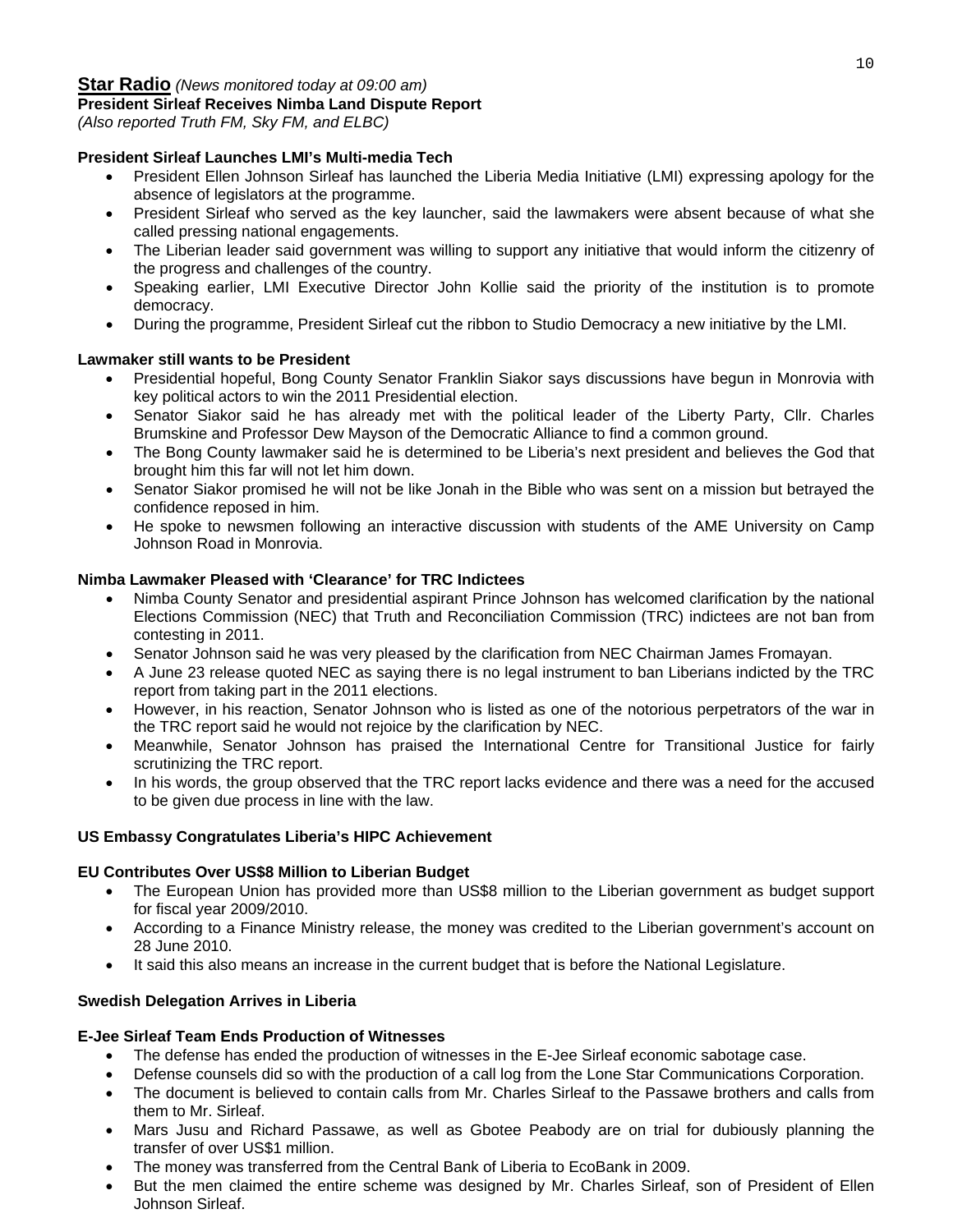#### **Harper Shipwreck Survival Explains Ordeal**

- One of the survivals on the MV Havea which capsized off the shores of Harper in Maryland County has given startling revelations on what transpired at sea.
- Prince Toe, chief security on the MV Havea said the vessel departed the Free Port under normal conditions until it encountered rough seas near Sinoe.
- Prince said the vessel managed to overcome the turbulent waves near Sinoe County until the ship entered the Port of Harper where it threw anchor.
- He said the sea later turned rough with water entering the vessel from everywhere.
- According to Toe, the chaotic situation on the vessel forced the captain to dispose of the mattresses on board to be use as lifesaving objects.

#### **Suspended Police Commandant Warns**

- Suspended Police Training Commandant James Hallowanger has warned against undermining constituted authorities in the building of the new Liberia.
- Mr. Hallowanger said Liberia will be a success story for the whole of Africa if Liberians put aside gossips and petit jealousy that could further divide the country.
- The suspended police commandant believes Liberia remains the common national denominator and all must work together to achieve the desired goal.
- Mr. Hallowanger observed certain public officials were in the habit of lying on their colleagues through the office of the president to dispossess them of their jobs.
- The suspended police boss spoke to newsmen when he served as keynote speaker at the Grace Baptist Elementary and Junior High school in Barnesville, Montserrado County Sunday.

## **International Clip on Liberia**

#### **U.N. Official: Miscues Led to Kolkata Ship Debacle blogs.wsj.com**

A ship carrying 500 tons of weapons, much of which was destined for Pakistan, ended up in Indian waters off the coast of Kolkata as a result of "inadequate communication" by the ship's captain and United Nations authorities with the Indian government, according to a U.N. official. The vessel, the Aegean Glory, was transporting military cargo used in a U.N. peacekeeping mission in Liberia back to the countries that sent it, Pakistan, Bangladesh and Nepal. The U.N. hired a private contractor, France's Daher Group, to carry the materials, which included rocket launchers, anti-aircraft guns, explosives and military vehicles. But India detained the ship last week because it wasn't aware it was a peacekeeping vessel and wasn't given a manifesto documenting the cargo that was headed to Pakistan. The U.N. official said the incident was partly the fault of the ship's captain, who didn't follow the original plan for unloading goods in the countries. "A unilateral decision to alter the route was taken without consultation of the U.N. – thus arriving in Bangladesh first and then proceeding to India (Kolkata). This resulted in the Pakistani cargo still being on board of the ship upon arrival in India (contrary to the original plan)," the official said.

#### **MSF hands over Liberian hospitals www.news24.com**

Medical charity Medecins Sans Frontiers on Wednesday handed over control of its last two hospitals in Liberia to the health ministry, which still faces key challenges after a brutal civil war. "Liberia was devastated by 14 years of brutal civil war, with its health system in ruins by its end," Liberia's head of mission for MSF Dhammika Perera, said in a statement, announcing the handover. "We remain in the country, but after two decades, it is an important milestone for us and symbolic of how far Liberia has come in providing healthcare to its people again," Perera said. MSF has been slowly handing over its emergency projects and hospitals since the war ended seven years ago and is now stepping away from its two free hospitals in the capital, Benson Hospital and Island Hospital, which treat more than 20,000 women and children a year. Liberia has only 100 doctors for a population of 3.6 million, and just over 250 children's hospital beds in the capital Monrovia, which is home to more than one million. Medical care is often out of reach for people living in rural areas due to lack of roads and transport and the under-five mortality rate is 235 per 1,000 births, according to the World Health Organisation (WHO).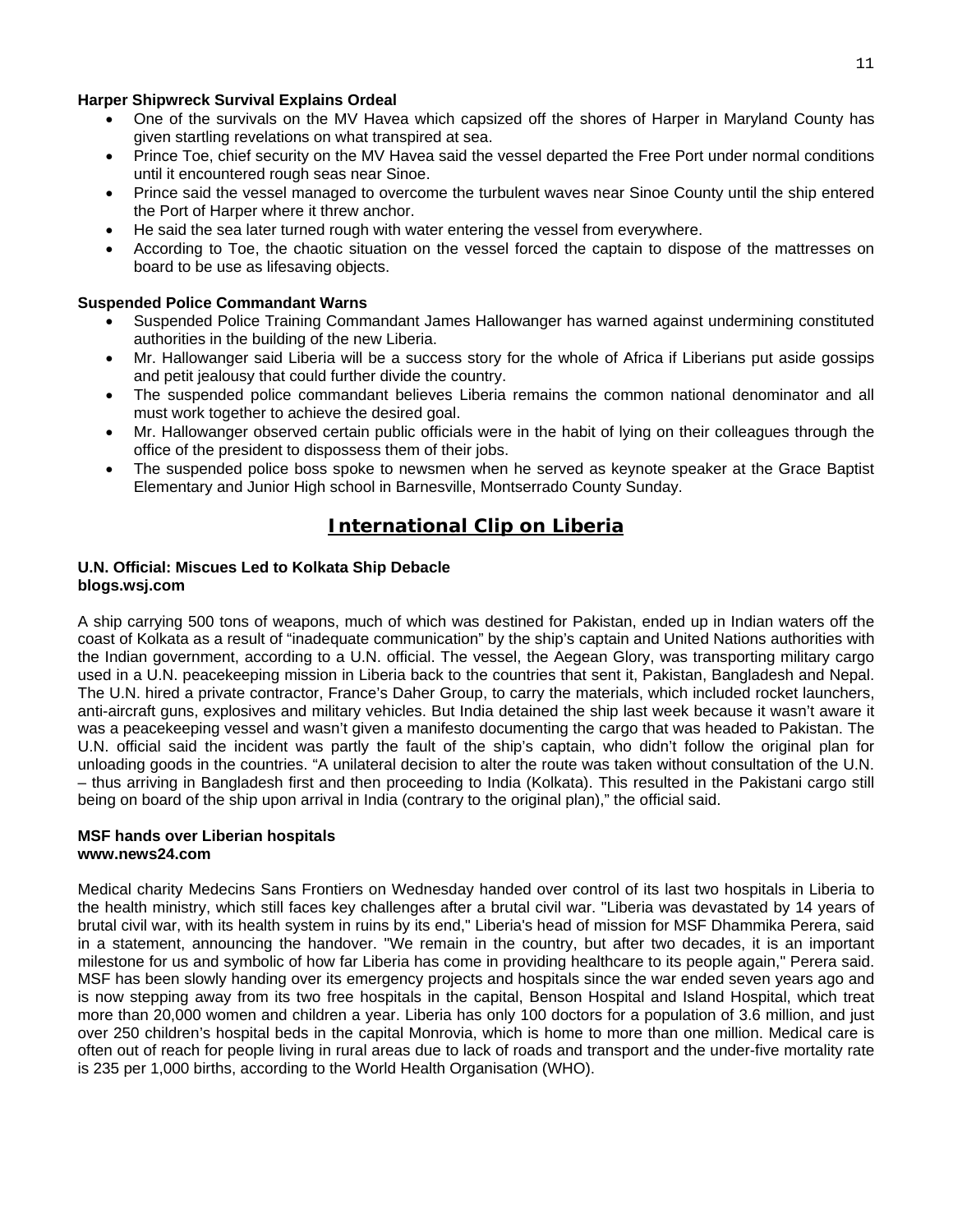## **International Clips on West Africa**

#### **Guinea**

#### **ECOWAS Urges Calm as Vote Counting in Guinea is Extended www1.voanews.com**

The political director of the Economic Community of West African States (ECOWAS) has called for calm following heightened tensions in Guinea after the electoral commission extended the deadline to announce provisional results of the 27th June elections. Abdel Fatau-Musah said the regional body has confidence in the integrity of the chairman and the leadership of Guinea's Independent Electoral Commission (CENI). "What is compounding the issue is that all the major candidates, who feel that they must be the ones leading, are becoming jittery and their supporters are jittery. Their leaders are also insinuating that the delay being caused is an excuse to defraud the electoral process. So, there is a lot of tension in the streets," he said. Under Guinea's constitution, the electoral body was required to announce provisional results of last Sunday's election within 72 hours, which expired late Wednesday.

#### **Concerns Raised About Irregularities in Guinea's Presidential Poll www1.voanews.com**

Candidates, civil society leaders and some observers in Guinea have voiced concern about irregularities in Sunday's presidential poll. A spokesman for the electoral commission reassured Guineans Tuesday of the commission's commitment to transparency and said "no results would be manipulated." Candidates and observers, however, have raised concerns that logistical challenges and procedural flaws on Election Day could have undermined what many hoped would be Guinea's first free and fair presidential election since independence in 1958. An official from the party of Cellou Dallein Diallo, the frontrunner among the 24 presidential hopefuls, said Tuesday that certain delays in publishing results and other irregularities in Conakry could call into question the credibility of the vote. Guinea's National Council of Civil Society Organizations said it noted attempts at voter fraud in several polling stations, including voters trying to vote multiple times or in multiple polling stations, as well as people trying to vote with voter cards that were not their own or had been falsified. Council spokesman Bori Diallo said, too, that technical and organizational shortages were noticed, including a misunderstanding of voting procedures and how to use voting material, as well as the late openings of polling stations due to procedural misunderstandings or delays in receiving voting materials.

#### **OIC boss commends peaceful polls in Guinea www.apanews.net**

The Secretary General of the Organization of the Islamic Conference, Professor Ekmeleddin Ihsanoglu has commended the people of Guinea for the maturity and sense of responsibility displayed during the 27 June presidential election. In a statement copied to APA Wednesday, Prof. Ihsanoglu described the event as historic, expressing satisfaction with the enthusiasm of the voters who exercised their civic responsibility in an orderly and peaceful atmosphere. The OIC boss therefore appealed to all stakeholders to accept and respect the outcome of this democratic contest. He finally appealed to the OIC member states to continue to extend their assistance to Guinea especially to the incoming democratically elected government in order to improve the economic condition of its people and to strengthen national unity. Guineans voted Sunday to choose their first truly democratically elected president since Guinea gained independence in 1958.

\*\*\*\*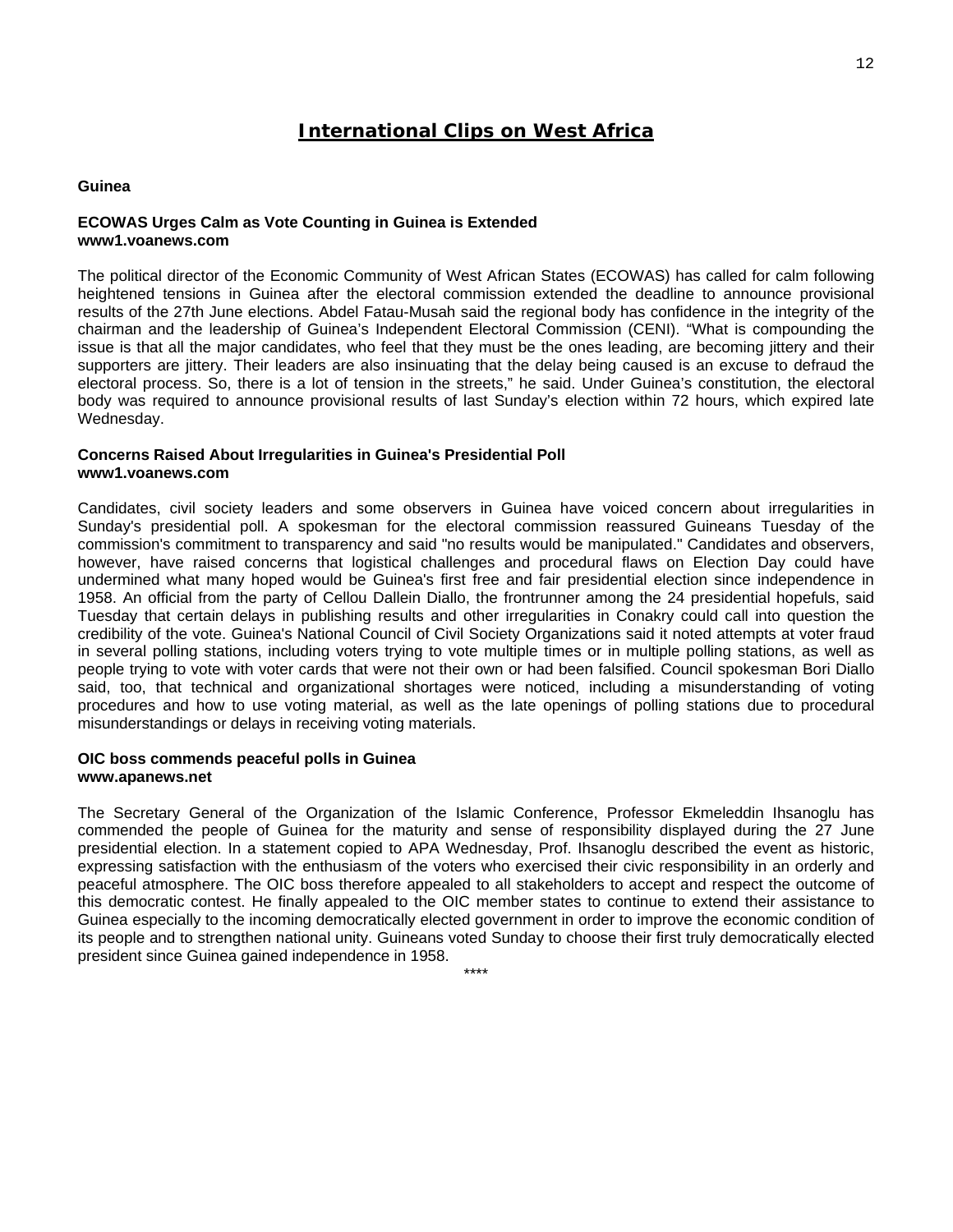Friday, 2 July 2010

## **Special Court Launches Awareness in Monrovia for Taylor's Trial**

The Secretariat Outreach of the United Nations backed Special Court for Sierra Leone has embarked on a public awareness campaign about the ongoing trial of former Liberian President, Charles Ghankay Taylor.

Mr. Taylor is being prosecuted in the European state of The Netherland for his alleged role in Sierra Leone's bloody civil war and illegal exploitation of that country's diamond wealth.

Mr. Taylor has categorically rejected the 11-count charges brought against him including rape, murder, recruitment and use of child soldiers, violation of international humanitarian law, among others.

Characterizing the claims as 'political,' Taylor said the allegations were brought against him at the behest of Britain and America.

However, the secretariat of the Special Court said it has begun filming of the trial in various communities throughout Liberia.

Speaking to the Daily Observer during the filming of the trial in Brewerville, Lower Montserrado County, Friday June 25, 2010, a Civil and Human Rights Alliance, on behalf of the Sierra Leone Court, disclosed that the filming of the trial would enable more Liberians to understand what was unfolding at the trial.

The Alliance's Executive Director, Alfred Quajanie, pointed out that the trial of Mr. Taylor was also being locally shown to provide education to Liberians as it relates to the proceedings.

He disclosed that the Liberia Civil and Human Rights Alliance was a member organization of the National Human Rights Center of Liberia; a consortium of pro-democracy Organizations that is involved in Special Court's outreach program in the country.

Following the screening of the trial in Brewerville, our reporter spoke with some residents of the Brewerville Community about their impression of the Taylor trial in The Hague, Netherland.

One of the residents, Sampson Clarence, said despite the millions of dollars being spent for the trial by the international community, he feels that ex-president Taylor 'would win the case and set freed one-day from bondage.' He bragged that the former Liberian President was innocent of the claims against him.

As for Mrs. Naomi Nimely , another resident, she strongly differed with her colleague that Mr. Taylor would one day be acquitted.

"I am praying to God for him to not come back here with his trouble," she added. She stated, "By all accounts, Mr. Taylor will not win the case." The screening of the film in Brewerville brought together several residents most of whom were displaced people and refugees, including women and children.

Some of these people were excited to have seen Mr. Taylor via video from The Hague, especially in his Nigerian traditional attire at one of the court hearings in The Hague. "Oh! The man is fat. He is not suffering like us," one of the residents said.

Another resident interjected, "you know, UN is giving him all that he needs." The screening exercises would be taken to other parts of the country.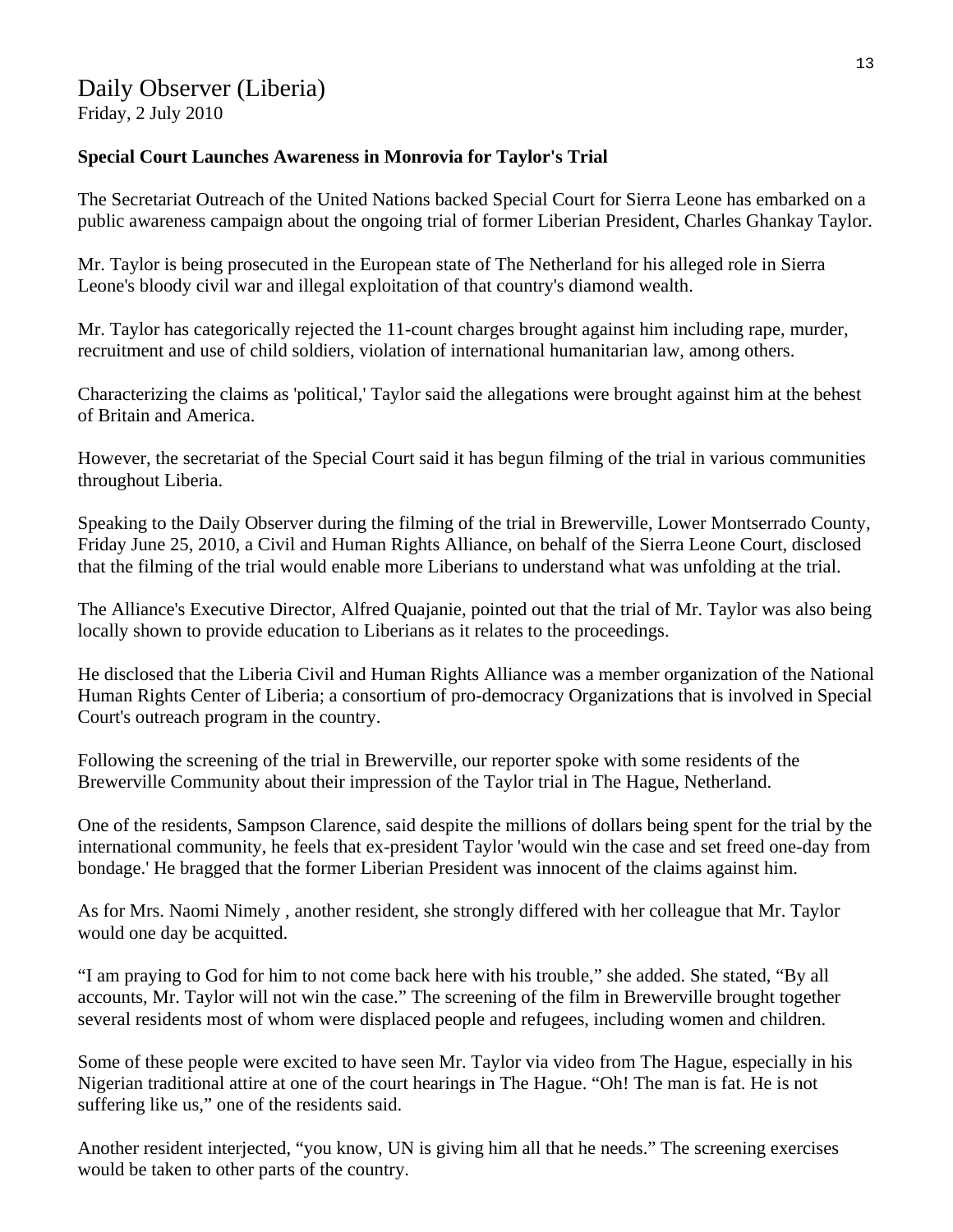0Copyright Liberian Observer - All Rights Reserved. This article cannot be re-published without the expressed, written consent of the Liberian Observer. Please [contact us](http://www.liberianobserver.com/contact) for more information or to request publishing permission.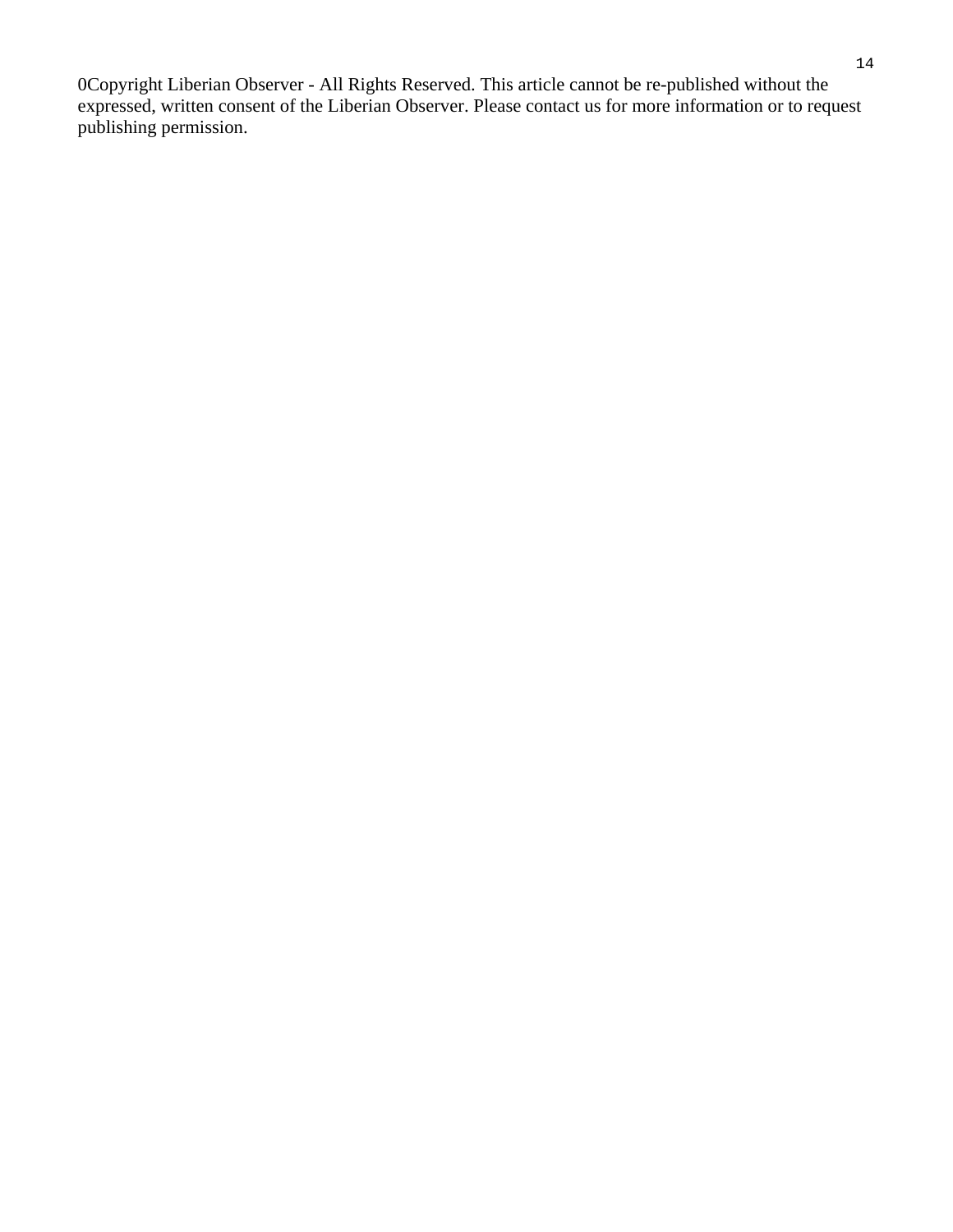Wednesday, 30 June 2010

## **Liberia: Remote Control NPP?**

Power From Prison!

It's almost like a syndicated story--Charles Taylor allegedly running the National Patriotic Party (NPP) from his detention cell. All right! Let's face it! The NPP is the only political party in town with its own building, brand-new. Thanks be to the devil! The money is still coming because they can't trace and close the hidden accounts. I did it, but you can't prove it! So, catch me if you can! I dare you.

Efforts to verify reports that Mr. Taylor's phone connections are now being monitored because he is in touch with the NPP to ensure that it is not sold to the highest bidder have not been successful. Normally, such a story is placed on the Internet. But this time it is not. Some people are walking from newspaper to newspaper with a sheet of paper carrying no heading and claiming that the report is from The Hague. Who's behind this? It's election time? Watch out!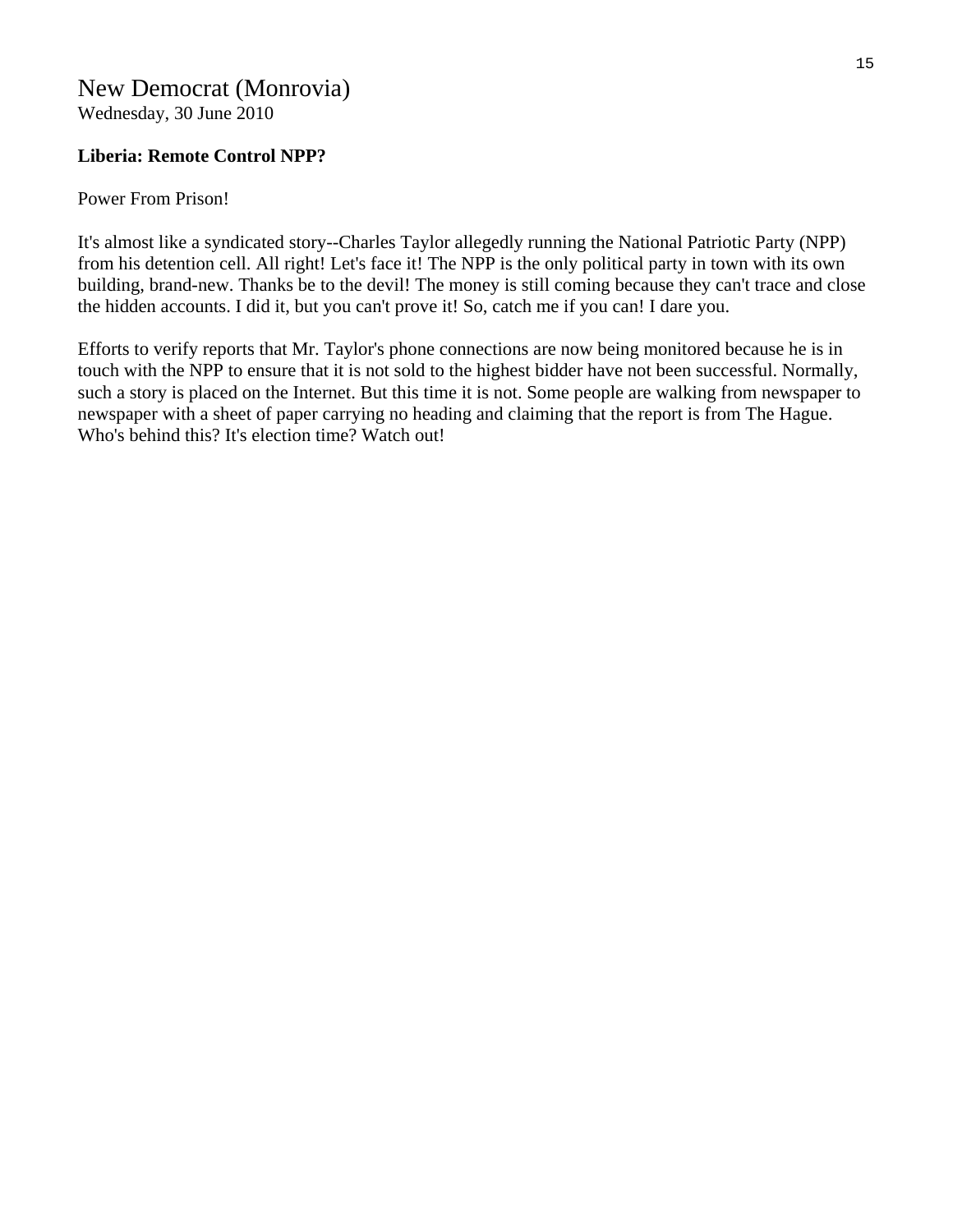Bloomberg Thursday, 1 July 2010

## **Rwandan Munyakazi Sentenced to 25 Years for Genocide in Deaths of Tutsis**

By Sarah McGregor

The tribunal prosecuting suspects in Rwanda's 1994 genocide sentenced a former Rwandan businessman to 25 years in jail after ruling he was directly responsible for the deaths of more than 5,000 ethnic Tutsis.

Yussuf Munyakazi, who was born in 1935, was found guilty of genocide and extermination as a crime against humanity by a three-judge panel, the Tanzania-based International Criminal Tribunal for Rwanda said in a statement late yesterday.

Munyakazi led the Interahamwe militia in attacking Tutsi refugees in two incidents at churches, on April 29 and 30, 1994, according to the statement from the United Nations-backed court.

"He was liable for the death of over 5,000 Tutsi civilians," the tribunal said.

Munyakazi was arrested in the Democratic Republic of Congo on May 5, 1994, and sent to the detention center at the court, in the northern Tanzanian town of Arusha. He will remain there until he is transferred to another country to serve out his prison term, according to the statement.

As many as 800,000 people, more than a 10th of Rwanda's population, died in a 100-day slaughter of minority Tutsis and moderate Hutus by ethnic Hutu militias.

The massacre began after the assassination of Rwanda's President Juvenal Habyarimana, whose plane was shot down as it prepared to land in the capital, Kigali, on April 6, 1994.

To contact the reporter on this story: Sarah McGregor in Nairobi at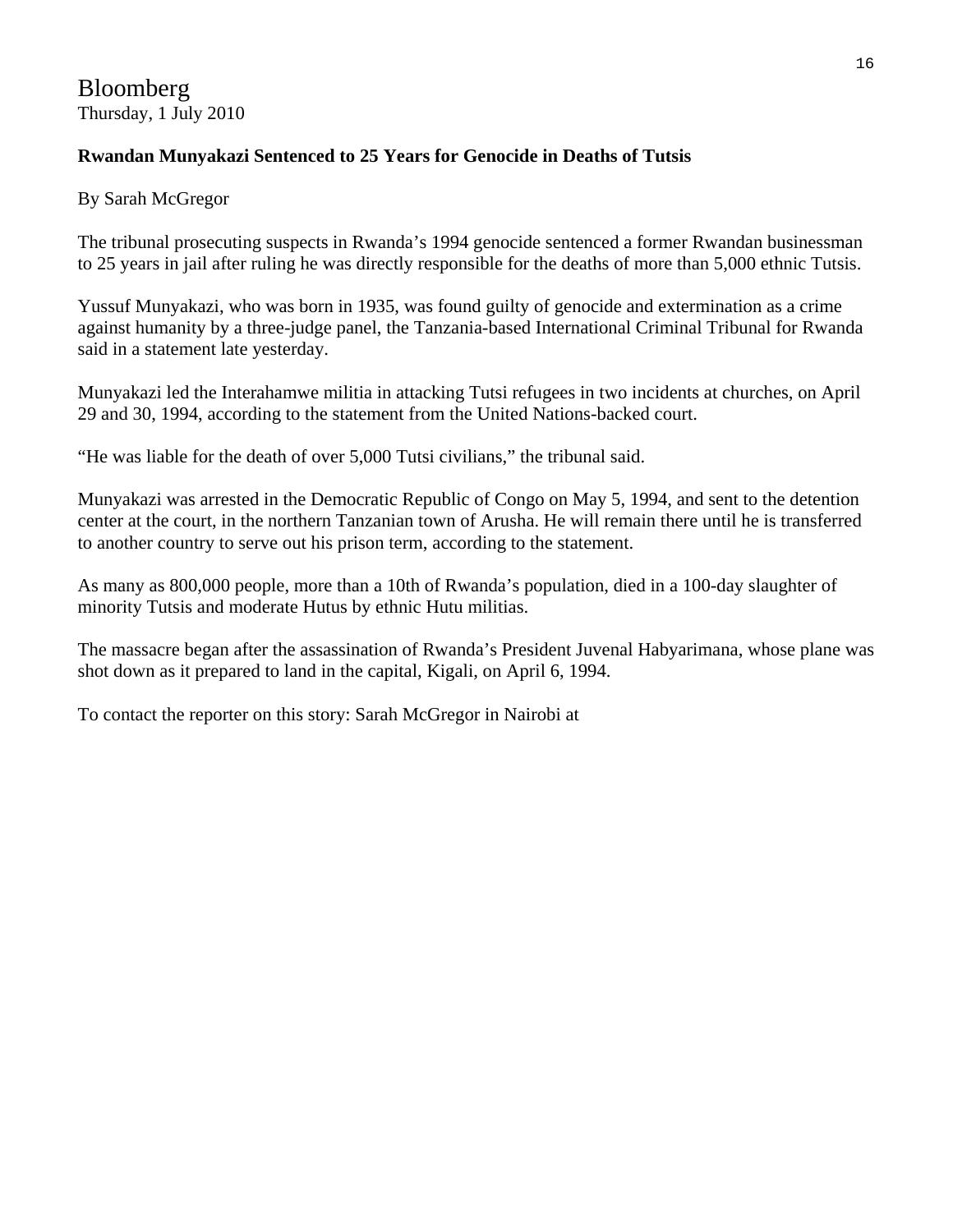## BBC Online Thursday, 1 July 2010

## **Top Rwanda genocide suspect Uwinkindi seized in Uganda**



Jean-Bosco Uwinkindi reportedly wanted to settle in Uganda

A Rwandan priest accused of helping to orchestrate the 1994 genocide in his native country has been held in Uganda, police say.

Jean-Bosco Uwinkindi was arrested after entering western Uganda from the Democratic Republic of Congo.

Mr Uwinkindi was indicted in 2001 by a UN-backed tribunal for genocide and crimes against humanity.

About 800,000 Tutsis and moderate Hutus were killed by Hutu militias in the 100-day slaughter in 1994.

Church slaughter

Mr Uwinkindi was taken into custody on Wednesday, Ugandan police announced on Friday.

Police said the suspect had been tracked for two days before being detained.

Mr Uwinkindi entered Uganda under a different name and was trying to buy land and settle in the country, Uganda's Daily Monitor newspaper reports.

The indictment by the International Criminal Tribunal for Rwanda (ICTR) says that Mr Uwinkindi was a pastor at a Pentecostal Church near Rwanda's capital, Kigali, in 1994.

He is accused of ordering the killing of Tutsis, including women and children, after they had sought refuge in his church.

The prosecution alleges that in investigations after the genocide, some 2,000 corpses were found near the church.

Until his arrest, Mr Uwinkindi was one of the ICTR's 11 most wanted suspects.

The US had offered a \$5m (£3.3m) reward for information leading to his arrest. It is still not clear whether anyone will claim that reward.

Elly Womanya, deputy director of Interpol's Kampala office, told the AFP news agency that the suspect would be transferred to the ICTR in Arusha, Tanzania, as soon as possible.

Mr Uwinkindi is the second Rwandan genocide suspect to be arrested in Uganda in less than a year. In October 2009, Idelphonse Nizeyimana, the former Hutu intelligence chief, was seized in Kampala.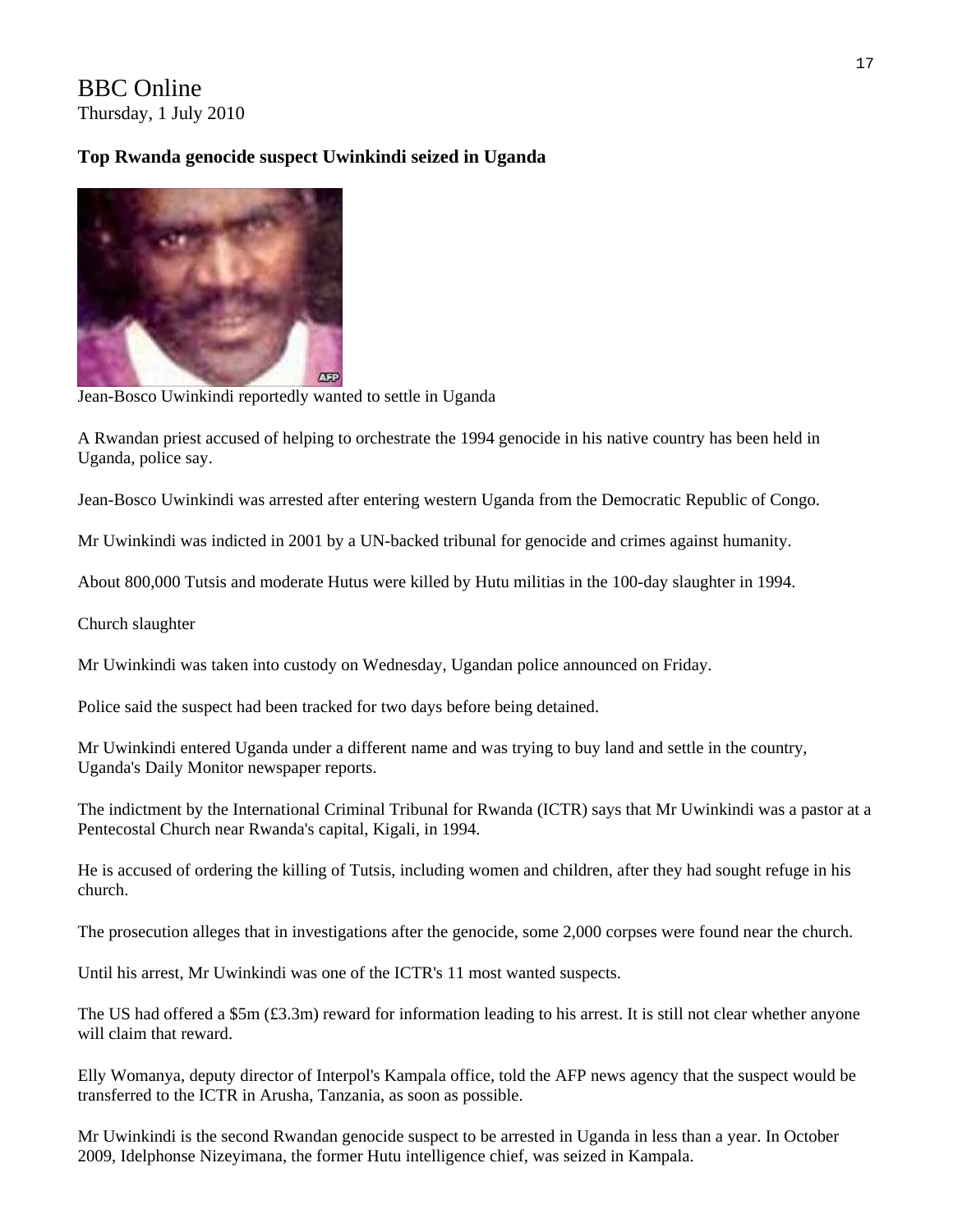## The New Times (Kigali) Friday, 2 July 2010

## **Rwanda, ICTR Re-Affirm Cooperation**

By Edwin Musoni

Kigali — The Prosecutor General, Martin Ngoga, has said that the good cooperation between Rwanda and the International Criminal Tribunal for Rwanda (ICTR) is essential for ensuring the smooth functioning of the trials.

He made the remarks during a joint press conference with the ICTR spokesperson, Roland Amoussouga, on the status of cooperation between Rwanda and the UN tribunal.

"Among other issues, the matter concerning the ongoing case of ICTR defence lawyer, Peter Erlinder, before the Rwandan courts was discussed," reads part of the statement released by ICTR after the press conference.

"Ngoga assured ICTR Defence lawyers that they can continue their work in Rwanda without fear," reads the statement.

The statement also quotes the Prosecutor General as saying that Rwanda honours its obligations under the Memorandum of Understanding between the government and the tribunal.

"Ngoga stressed that the case against Erlinder is not based on his work at the ICTR and is a specific case that does not have implications for the work of the other defence counsel," adds the statement.

"In the opinion of the Rwandan government, the prosecution of this lawyer does not violate international law," Ngoga added.

Peter Erlinder was arrested in Rwanda late May over charges of genocide denial, but has since been granted bail on medical grounds.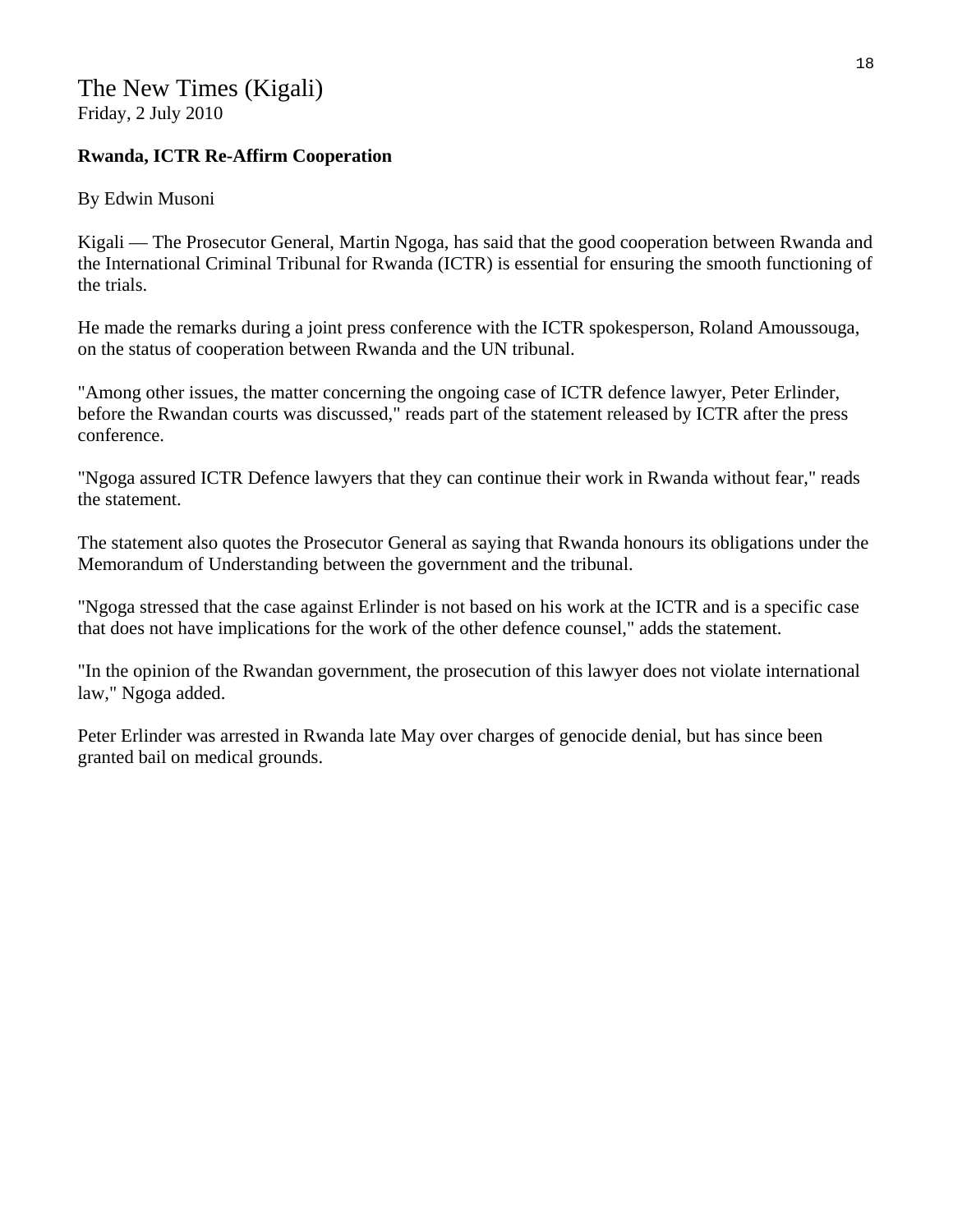## Institute for War & Peace Reporting

Friday, 25 June 2010

### **"Disproportionate" Bosnian Serb Attacks on Sarajevo**

Ex-international observer said firing on civilian targets was of a scale he had not experienced.

#### By [Rachel Irwin](http://www.iwpr.net/people/rachelirwin)



A former United Nations military observer told prosecutors this week that some of the actions of Bosnian Serb forces in Sarajevo were "entirely disproportionate".

The witness, retired Australian General John Wilson, was testifying in the trial of ex-Bosnian Serb president Radovan Karadzic, who is accused of orchestrating the 44-month-long shelling and sniping campaign against Sarajevo which killed about 12,000 people.

"The weight of fire against civilian targets was at a scale I had not experienced," said Wilson, who fought for 12 months in the Vietnam War, and was later deployed to UN missions in Lebanon and Jerusalem.

"What forces were engaged in this weight of fire?" asked prosecuting lawyer Ann Sutherland.

"The overwhelming use of fire was produced by Serb forces," responded Wilson, who served as chief military observer for the UN Protection Force, UNPROFOR, based in Sarajevo, from March to June 1992.

However, during the cross-examination, Karadzic repeatedly challenged Wilson's assertions and alleged that Bosnian government forces took up positions near UN facilities.

"That's correct," answered Wilson. "When we raised objections with the appropriate authorities, those weapons were removed from the vicinity."

Karadzic contended that the weapons were repeatedly removed and then repositioned later, but Wilson said he had no knowledge of that happening.

"The issue here about [the Bosnian government army] placing weapons in inappropriate places or having roving mortars around city ignores the fact that the response provoked [from the Bosnian Serb army] was entirely disproportionate … to the threat engendered by this activity," Wilson said.

"I am not a soldier and don't know anything about military institutions, [but] what is the point of proportionate response?" asked Karadzic.

" You have to be certain that amount of force you're using is proportionate to the threat and is appropriate for those particular circumstances," Wilson answered.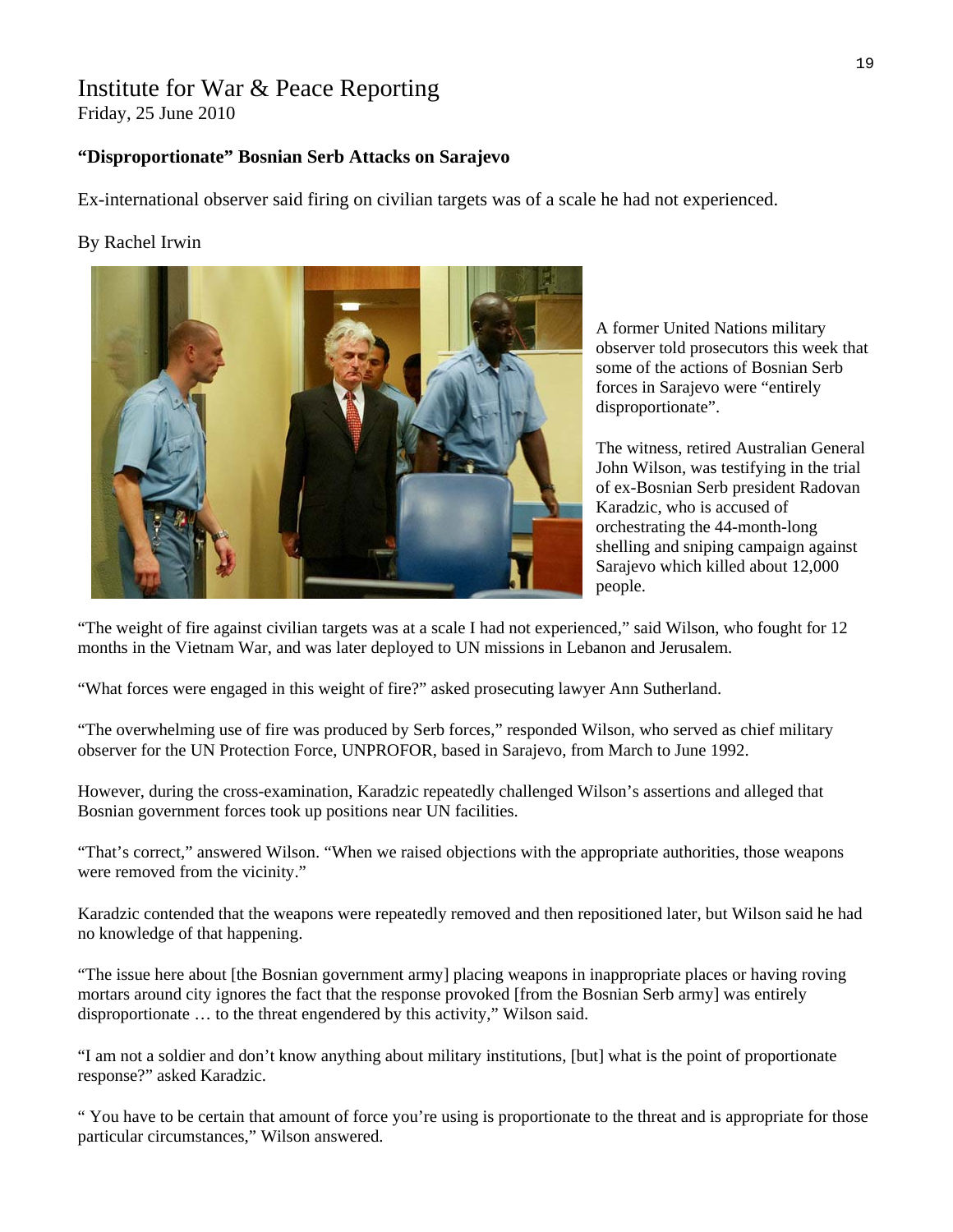He added that if there is conflict that involves a high risk of civilian casualties, it is a good idea for the military to employ a lawyer who specialises in international law and how civilians should be treated during war, as outlined in the Geneva conventions.

"I don't know if Serb forces engaged [a lawyer] but the evidence is that they didn't," Wilson said.

Karadzic maintained that he did his "best" to "save and look after civilians".

"Do you consider that I did not invest in any such effort?" he asked.

"On many occasions when the … treatment of civilians was raised with you, and the way city was being shelled, your standard response was that you were being provoked or doing it for defence of the Serb people," answered Wilson, noting that Karadzic never denied what was happening in the city.

"My answer is that from time to time [you showed] a willingness to look after the civilian population," Wilson continued. "But as a general rule, your response was that you were conducting operations in defence of the Serb people."

Karadzic also contended that Hague indictee Ratko Mladic, who commanded the Bosnian Serb army, "made efforts to prevent casualties".

"No, quite to the contrary," Wilson responded. "He seemed to take actions that resulted in the deaths of a lot of people."

Karadzic pointed to a phone intercept from May 25 1992, and he quoted Mladic as saying, "I don't want to kill people, to destroy the city."

Wilson said that he personally met Mladic on May 25, the same day as the phone intercept, to discuss the withdrawal of Yugoslav army, JNA, soldiers from Sarajevo.

"He said that if the barracks were not evacuated within three days, he would level the city," Wilson said. "The city had lots of civilians in it. As it turned out, he carried out that threat on the 28th of May, and unleashed the most horrendous attack."

"Put yourself in [Mladic's] position," said Karadzic, raising his voice and gesturing emphatically with his hands. "If you had three massacres after assurances for safe withdrawals … would you have warned the president not to let that happen again?"

Presiding Judge O-Gon Kwon noted that the question required the witness to speculate and instructed the accused to move on.

Earlier, Wilson spoke about his own experience during one particular shelling attack on May 14, 1992 in the neighbourhood of Dobrinja, where he was staying.

"I can only say what I saw," he told the court. "I spent most of day in the bathroom lying on the floor because of the shrapnel flying into the apartment. It was a very heavy artillery attack."

"How did you know who were the Serbs and who were the Muslims?" Karadzic asked.

"The Serbs were people in uniforms supported by tanks," Wilson said. "The Muslims were in regular clothes with rifles."

He added that he spoke with people in the stairwell of his building who identified themselves as Bosnian government soldiers.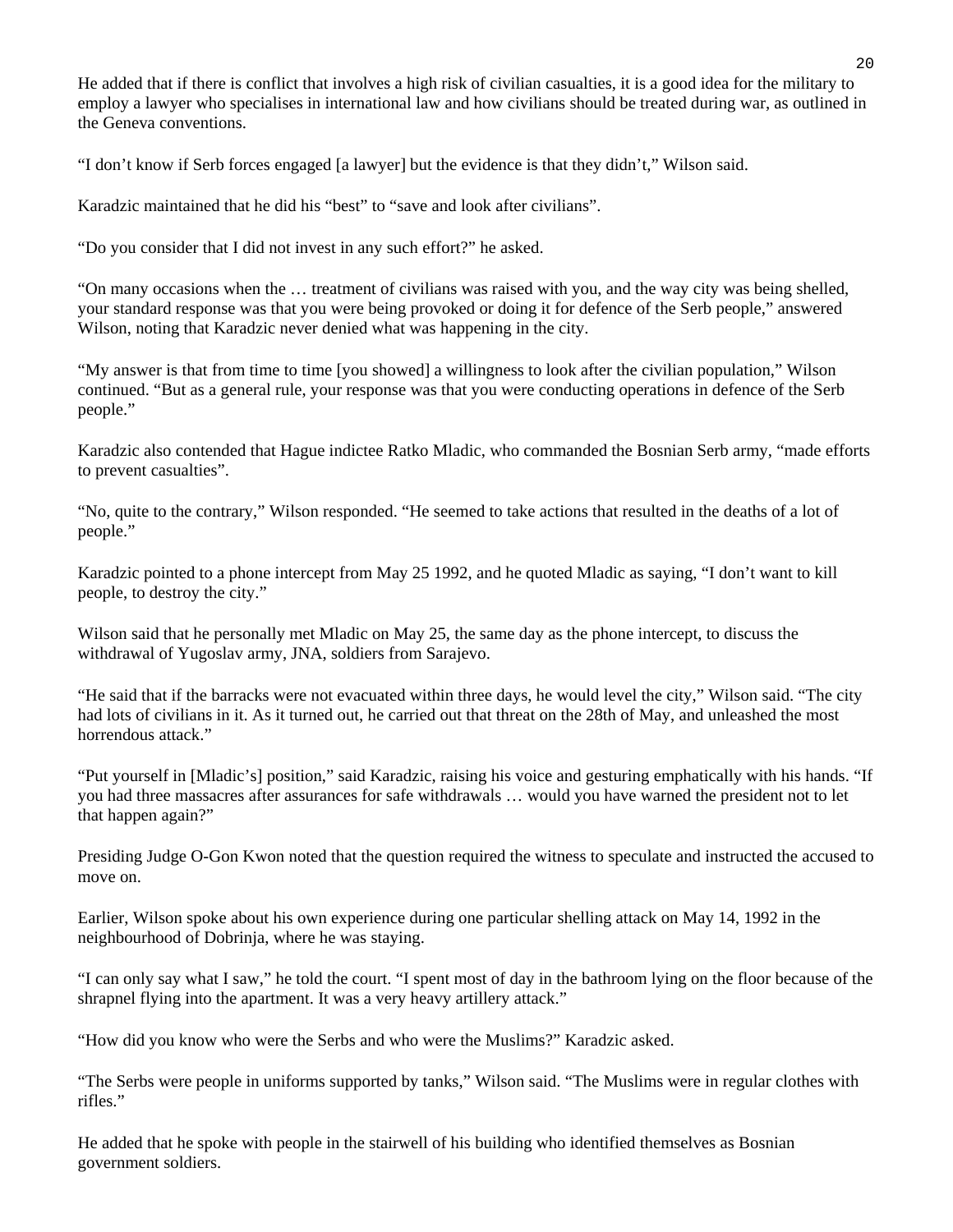"They told me … they were defending the area," Wilson said. "I saw who was attacking – it was well organised and a good infantry attack. It required training."

Karadzic then asked Wilson if he spoke with any Serb soldiers about "who was doing the attacking".

"No, they were firing at me," Wilson responded. "They weren't looking for conversation."

"Do you mean to say that the Serbs were firing at you and the Muslims weren't?" Karadzic asked.

"Yes, I do mean to say that," Wilson said.

"Do you consider yourself to be well informed and impartial?" Karadzic asked.

"Yes, I do consider myself to be sincerely impartial," Wilson responded. "Everyone has prejudices but I've tried really hard as a professional to be impartial." Karadzic then invited Wilson to "quote" one of his prejudices for the court.

"I can assure you I don't have a prejudice against the Serbs," he said. "Unfortunately they were involved in bad politics led by bad politicians."

Throughout the cross-examination, Karadzic asked Wilson very detailed questions about particular firing positions in the city, as well as which ethnic groups comprised each neighbourhood.

Wilson repeatedly said that he did not have "detailed knowledge" of Sarajevo's geography, nor of the city's ethnic composition. Karadzic also asked several questions about events that happened when Wilson was outside the region for several days in May 1992, which the witness could say little about.

"How is it possible you don't know about all of this?" Karadzic exclaimed at one point.

Later, he said, "I give up. There are almost 100 key facts he had to know in view of his important position!"

"A military adviser doesn't have to know all the facts, he just has to know where to find them," Wilson said. "I did not have detailed knowledge of every event, on every day of the conflict … there were many unknowns and many grey issues."

The trial continues next week.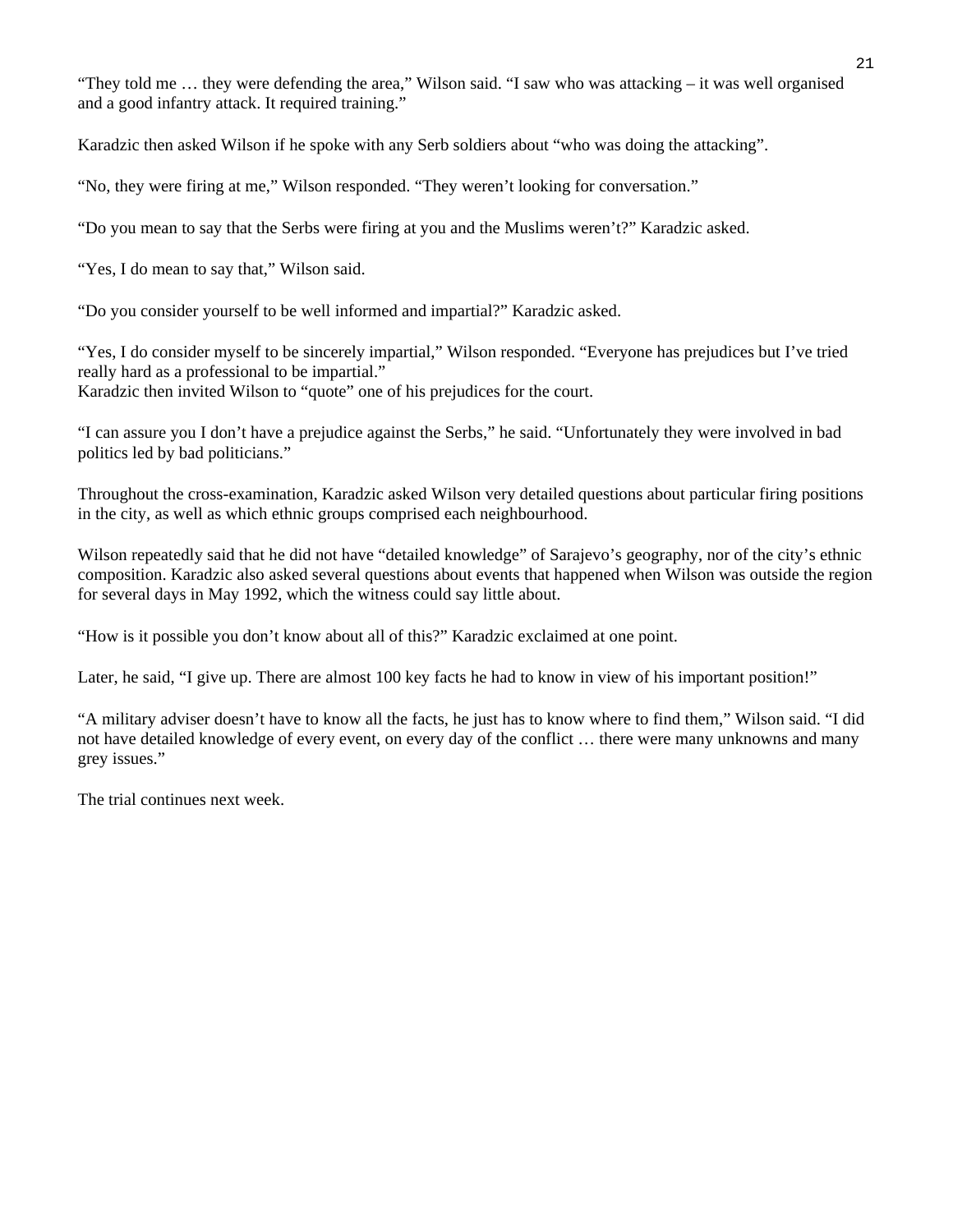## The Times of Zambia (Ndola)

Thursday, 1 July 2010

#### **Zambia: State to Domesticate Laws Under International Criminal Court of Justice**

GOVERNMENT will domesticate laws under the International Criminal Court of Justice (ICC) to facilitate prosecution of people that are found responsible for widescale political violence during elections.

Justice Deputy Minister Todd Chilembo said at a media briefing in Lusaka yesterday Zambia was among the 111 State members to the ICC and urged political stakeholders to ensure that they take part in holding transparent and violent-free elections.

Mr Chilembo said need had arisen for the country to develop national capacity to prosecute serious crimes of international concern locally because Zambia was a member of the ICC which had laws to deal with political violence.

He said there had been statements that could be interpreted as threats to the continued enjoyment of peace by political actors and efforts would be made to publicise the role of ICC to all political stakeholders and the civil society.

Mr Chilembo said Zambia had enjoyed peace since independence but was now threatened by the unguided language by some opposition leaders.

He said the situation had been worsened by the recent violence during the by-election in Mufumbwe Constituency won by the United Party for National Development (UPND) amid condemnation of the poll by the ruling MMD.

Mr Chilembo led the Zambian delegation to a conference of the ICC in Uganda from May 31 to June 11, 2010 to discuss the amendments to the international statutes and also look at the impact of the institution since its formation in 1998.

The court was set up to investigate and prosecute crimes of international concern such as genocide, war crimes and crimes against humanity.

"I would therefore like to urge fellow countrymen and women that as we transcend towards the general elections next year, we should avoid acts that may be classified as crimes of serious concern to the international community and thereby invoke the jurisdiction of the ICC," Mr Chilembo.

Mr Chilembo said Zambians should avoid maiming, harming and injuring their political rivals during the elections next year to avoid regretting when they appear before the ICC.

The minister said the Government wanted to promote the spirit of the inter-party dialogue being promoted by the Zambia Centre for Interparty Dialogue (ZCID) ahead of the elections next year.

And the Bishops Council of Zambia has appealed to the people of Luena and Chifubu constituencies to conduct themselves in a peaceful manner during the campaigns and election period.

Council spokesperson Gibson Nyirenda said in a statement yesterday the country had experienced terrible violence during the past by-elections and that this should not be allowed to happen again.

Rev Nyirenda said Zambia was a Christian and democratic nation which needed to solve its problems democratically.

"We warn the people of Zambia not to resort to violence or accept to be used by political leaders who incite violence in the campaign message," he said.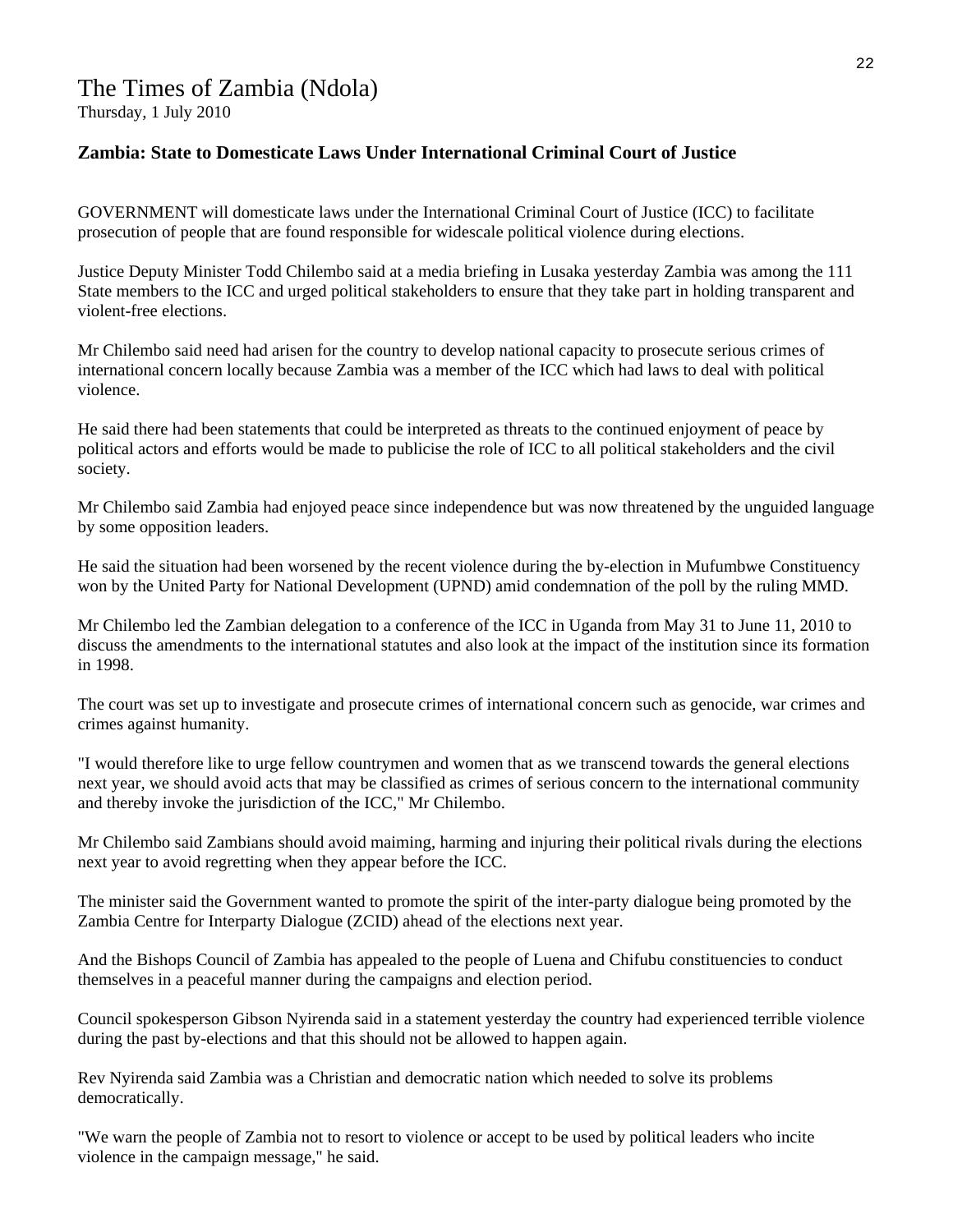He said people who had no answers to the problems the country was faced with wanted to use every means possible to destabilise the peace being enjoyed.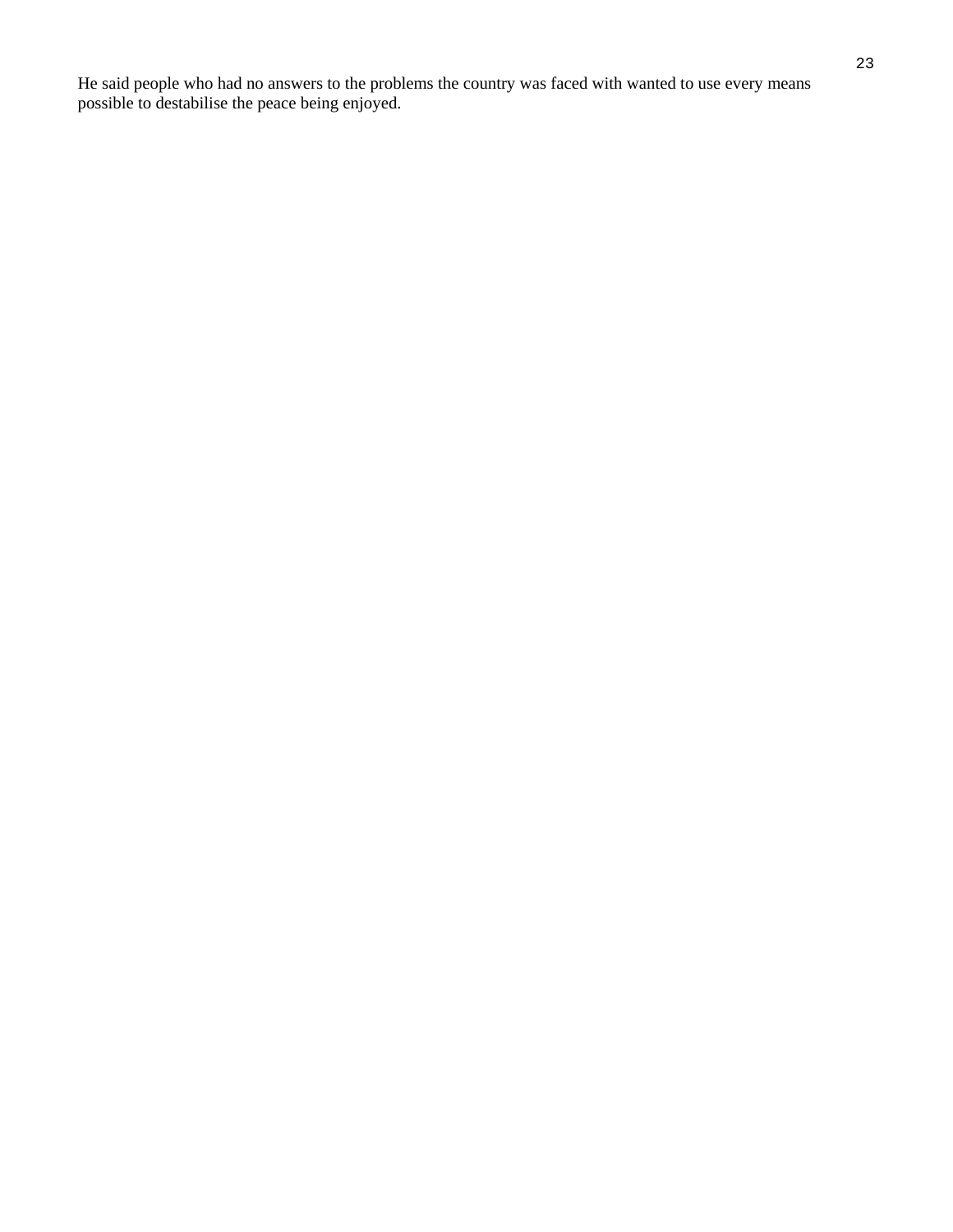## The New York Times Thursday, 1 July 2010

### **Aggression Is Now a Crime**

## By DAVID SCHEFFER

CHICAGO — Not since the Nuremberg and Tokyo tribunals of World War II has any political or military leader stood trial before an international court for the crime of aggression.

Those days of impunity are coming to an end. Following years of talks and two weeks of intensive negotiations in Kampala last month, diplomats and international lawyers from almost 100 nations have agreed to empower the International Criminal Court to prosecute the authors of aggression.

I waited 17 years for this moment to arrive. As a Clinton administration lawyer in 1993, I wrote my first memorandum on the merits of criminalizing aggression for prosecution by a permanent international criminal court.

By 1997, when I became the U.S. Ambassador at Large for War Crimes Issues and led the American delegation in negotiations to create such a court, I struggled over how armed aggression could be defined and investigated alongside the U.N. Security Council's primary power to determine acts of aggression.

There seemed to be no pathway to defining or prosecuting the crime of aggression. After all, to try leaders for aggression is to prosecute a nation's military policies in a court of law. Few governments want to expose themselves to that liability.

However, aggression was the weapon of choice in the hands of Saddam Hussein against Iran and Kuwait, repeatedly in the turmoil of the Middle East, on the Indian sub-continent and the Korean peninsula, and against the Falkland Islands. How could we prosecute leaders for genocide but absolve them of aggression?

I always reasoned that the International Criminal Court, which investigates genocide, crimes against humanity and serious war crimes, also should investigate aggression provided its definition, and how the Court exercises jurisdiction over the crime, are settled.

Aggression had to be more sharply defined than the U.N. Charter's prohibition of "the threat or use of force against the territorial integrity or political independence of any state," which describes everything from pinprick attacks to massive invasions.

The definition for aggression agreed to in Kampala is imperfect and doubtless will invite criticism. But it is manageable and sharpens the Court's focus on political and military leaders who plot aggression and use armed force boldly for that purpose.

During the George W. Bush years, the United States foolishly boycotted the negotiations on the crime of aggression. But the Obama administration's team in Kampala garnered support for language that helps clarify the definition.

States party to the Rome Statute agreed that no sooner than 2017, the U.N. Security Council may refer aggression to the Court for prosecution of aggressive leaders from any nation, regardless of whether it has joined the Court. Alternatively, if a state party or the Court's prosecutor refers aggression to the Court, then the prosecutor must see if the Security Council has determined that an act of aggression by the accused nation has occurred. If so, then full steam ahead.